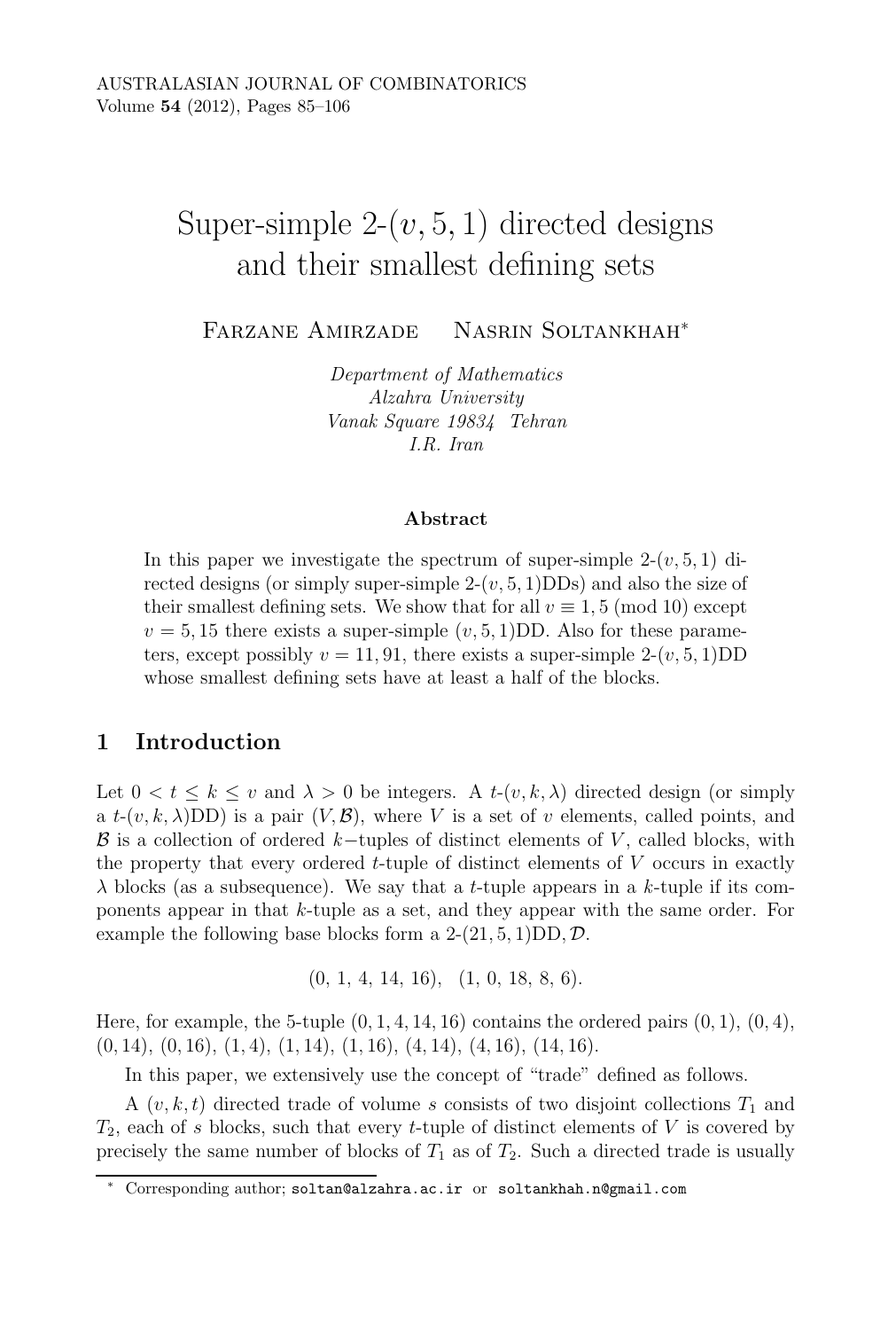denoted by  $T = T_1 - T_2$ . Blocks in  $T_1(T_2)$  are called the positive (respectively, negative) blocks of T. If  $\mathcal{D} = (V, \mathcal{B})$  is a directed design, and if  $T_1 \subseteq \mathcal{B}$ , we say that  $D$  contains the directed trade T. For example the 2-(21, 5, 1)DD,  $D$  above contains the following directed trade:

|  | $T_1$       |             | $T_2$ |  |
|--|-------------|-------------|-------|--|
|  | 0 1 4 14 16 | 1 0 4 14 16 |       |  |
|  | 1 0 18 8 6  | 011886      |       |  |

A set of blocks which is a subset of a unique  $t-(v, k, \lambda)$  directed design  $\mathcal{D}$ , is called a defining set of  $\mathcal{D}$ . In other words for a given a  $t-(v, k, \lambda)$  directed design  $\mathcal{D}$ , a subset of the blocks of D that occurs in no other  $t-(v, k, \lambda)$  directed design is called a defining set of D.

Defining sets for directed designs are strongly related to trades. This relation is illustrated by the following result.

**PROPOSITION 1.1** [9] *Let*  $\mathcal{D} = (V, \mathcal{B})$  *be a*  $t$ - $(v, k, \lambda)$  *directed design and let*  $S \subseteq \mathcal{B}$ . Then S is a defining set of D if only if S contains a block of every  $(v, k, t)$ *directed trade*  $T = T_1 - T_2$  *such that*  $T$  *is contained in*  $D$ *.* 

Each defining set of a  $t-(v, k, \lambda)$ DD,  $\mathcal D$  contains at least one block in every trade in  $\mathcal D$ . In particular, if  $\mathcal D$  contains m mutually disjoint directed trades then the smallest defining set of  $D$  must contain at least  $m$  blocks.

The concepts of directed trades and defining sets for directed designs were investigated in articles [9, 11].

To construct designs we use a special type of directed trade, called a cyclical trade, defined as follows.

Let  $T = T_1 - T_2$  be a  $(v, 5, 2)$  directed trade of volume s, where  $T_1$  contains blocks  $b_1, \ldots, b_s$  such that each pair of consecutive 5-tuples (blocks) of  $T_1, b_i, b_{i+1}$  $i = 1, \ldots, s \pmod{s}$  is a trade of volume 2. Therefore if a directed design  $D$  contains  $T_1$ , then any defining set for  $\mathcal{D}$  must contain at least  $\left[\frac{s+1}{2}\right]$  blocks of  $T_1$ .

A 2- $(v, k, \lambda)$  directed design (or simply a 2- $(v, k, \lambda)$ DD) is called simple if its underlying  $2-(v, k, 2\lambda)$ -BIBD contains no repeated blocks. A  $2-(v, k, \lambda)$ DD is supersimple if its underlying  $2-(v, k, 2\lambda)$ -BIBD is super-simple, that is, any two blocks of the BIBD intersect in at most two points.

The concept of super-simple designs was introduced by Mullin and Gronau [10]. There are known results for the existence of super-simple designs, especially for the existence of super-simple  $(v, k, \lambda)$ -BIBDs. When  $k = 5$  the necessary conditions for super-simple  $(v, k, \lambda)$ -BIBDs are known to be sufficient for  $2 \leq \lambda \leq 5$  with few possible exceptions. These known results can be found in articles [1, <sup>5</sup>, <sup>6</sup>, 8].

When  $k = 3$ , a super-simple design is just a simple design. In [7] Grannell, Griggs and Quinn have shown that for each admissible value of  $v$ , there exists a simple  $2-(v, 3, 1)$ DD whose smallest defining sets have at least a half of the blocks. In [3] Amirzade and Soltankhah have proved that for all  $v \equiv 1 \pmod{3}$  there exists a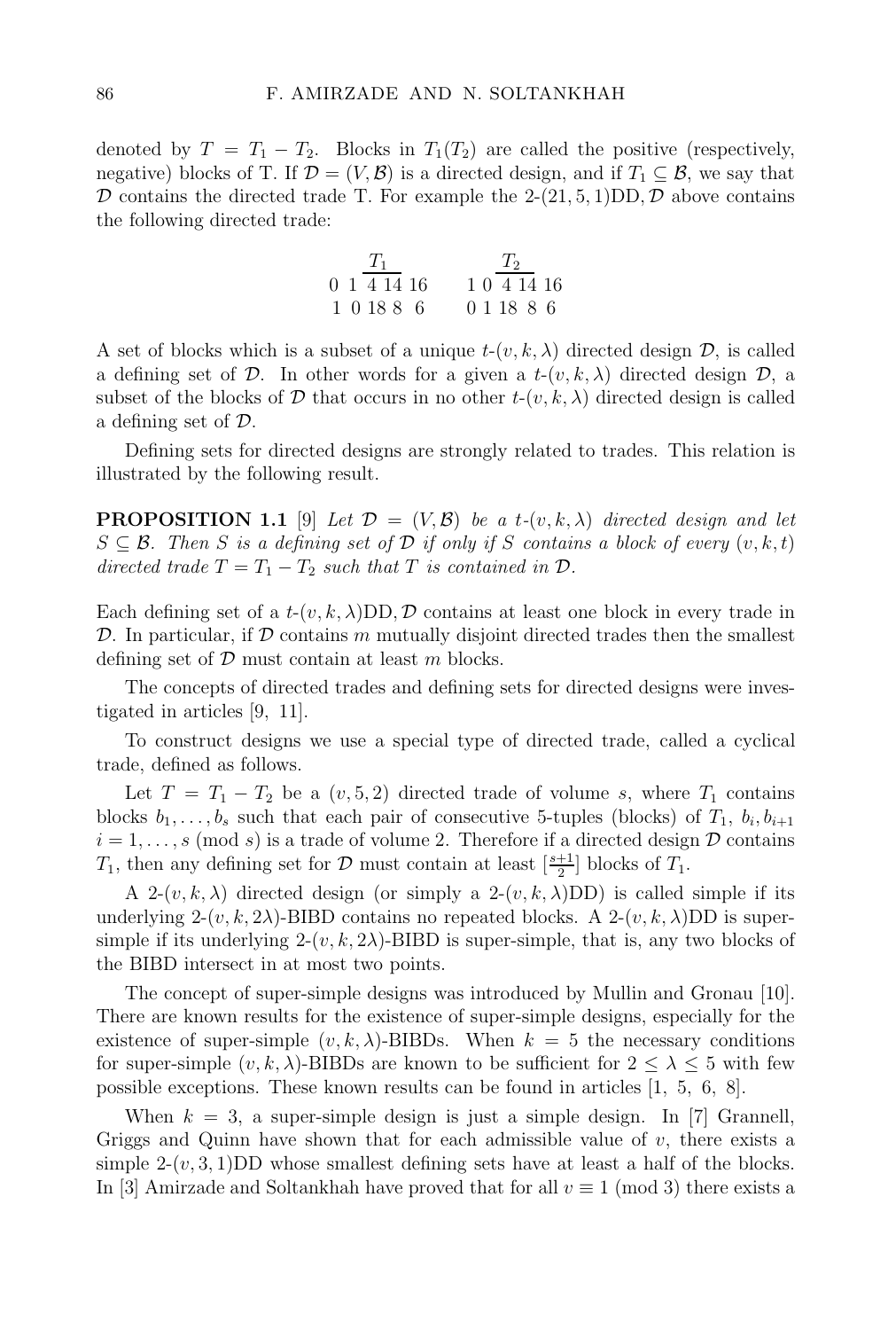super-simple  $2-(v, 4, 1)$ DD whose smallest defining sets have at least a half of blocks. The necessary condition for the existence of a super-simple  $2-(v, 5, 1)$  directed design is that  $v \equiv 1, 5 \pmod{10}$  and  $v \neq 5, 15$ .

In this paper we show that this necessary condition is sufficient. Also we show that for these parameters, except possibly  $v = 11, 91$ , there exists a super-simple  $2-(v, 5, 1)$ DD whose smallest defining sets have at least a half of the blocks.

In other words we are interested in the quantity

$$
f = \frac{\text{number of 5-tuples in a smallest defining set in } \mathcal{D}}{\text{number of 5-tuples in } \mathcal{D}}.
$$

We show that there exists a super-simple 2- $(v, 5, 1)$ DD,  $\mathcal{D}$  with  $f \geq \frac{1}{2}$ .

The proofs in this paper use various types of combinatorial objects. The definitions of these objects are either given in this section or can be found in the related references.

A pairwise balanced design of order v with block sizes  $k \in K$  or  $PBD(v, K, \lambda)$  is a pair  $(V, \mathcal{B})$ , where V is a v-set, and  $\mathcal{B}$  is a collection of subsets (called blocks) of V such that if  $B \in \mathcal{B}$  then  $|B| \in K$  and every pair of distinct elements of V appears in precisely  $\lambda$  blocks. If  $\lambda = 1$ , a PBD $(v, K, 1)$  is denoted PBD $(v, K)$ .

A group divisible design of order v with block sizes  $k \in K$  or  $(K, \lambda)$ -GDD of type  $g_1 \cdot g_2 \cdot \ldots g_N \cdot \ldots$ , where  $u_1, u_2, \ldots, u_N$  are non-negative integers, is a triple  $(v, g, b)$ ,<br>where V is a v-set that is partitioned into parts (called groups) of sizes  $g_1, g_2, \ldots, g_N$ ,<br>and  $\mathcal{B}$  is a collection of  $u_1 g_2^{u_2} \dots g_N^{u_N}$ , where  $u_1, u_2, \dots, u_N$  are non-negative integers, is a triple  $(V, \mathcal{G}, \mathcal{B})$ ,<br>here V is a u-set that is partitioned into parts (called groups) of sizes a,  $g_1$ and B is a collection of subsets (called blocks) of V such that if  $B \in \mathcal{B}$  then  $|B| \in K$ and every pair of distinct elements of V appears in precisely  $\lambda$  blocks or one group but not in both. If  $\lambda = 1$ , then a  $(K, 1)$ -GDD is denoted by K-GDD.

We can delete one point from a  $PBD(v, K)$  to form a K-GDD of order  $v - 1$ of type  $g_1^{u_1}g_2^{u_2} \dots g_N^{u_N}$ , where  $u_1, u_2 \dots u_N$  are non-negative integers and for all  $i-1, 2, ..., N, a, -k, -1, k, \in K$  $i = 1, 2, \ldots, N, g_i = k_i - 1; k_i \in K.$ 

A transversal design  $TD_{\lambda}(k, n)$  is a  $(K, \lambda)$ -GDD of type  $n^k$ . If  $\lambda = 1$ ,  $TD_1(k, n)$ is denoted  $TD(k, n)$ .

A directed group divisible design  $(K, \lambda)$ -DGDD is a group divisible design GDD in which every block is ordered and each ordered pair formed from distinct elements of different groups occurs in exactly  $\lambda$  blocks. A  $(K, \lambda)$ -DGDD of type  $g_1^{u_1} g_2^{u_2} \dots g_N^{u_N}$ <br>is super-simple if its underlying  $(K, 2\lambda)$ -GDD of type  $g_1^{u_1} g_2^{u_2} \dots g_N^{u_N}$  is superdifferent groups occurs in exactly  $\lambda$  blocks. A  $(A, \lambda)$ -DGDD of type  $g_1^{u_1}g_2^{u_2} \dots g_N^{u_N}$  is super-<br>is super-simple if its underlying  $(K, 2\lambda)$ -GDD of type  $g_1^{u_1}g_2^{u_2} \dots g_N^{u_N}$  is super-<br>simple simple.

# **2 Super-simple directed group divisible designs with block size 5 and index 1**

The constructions used in this paper will combine both direct and recursive methods. For our direct constructions, we shall adopt the standard approach of using finite abelian groups to generate the set of blocks for any given super-simple DGDDs or super-simple  $2-(v, 5, 1)$ DDs. That is, instead of listing all of the blocks, we give the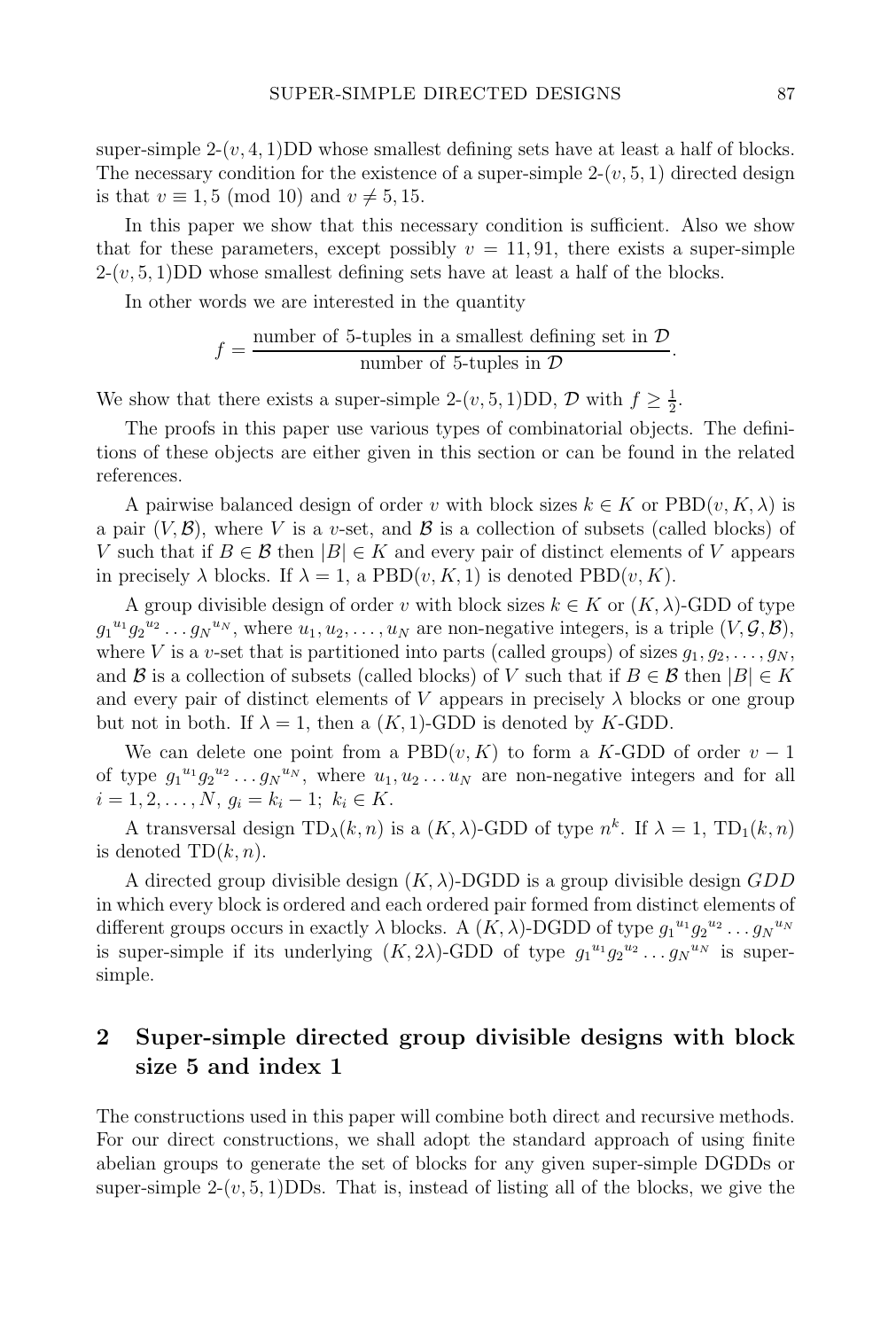element set  $V$ , plus a set of base blocks, and generate the other blocks by an additive group G. For  $g = |G|$ , the notation  $(+t \mod g)$  means the base blocks should be developed by adding 0, t,  $2t$ , , ...,  $g - t$  (mod g) to them.

In this section we construct some super-simple DGDDs with  $f \geq \frac{1}{2}$  that we use in our main result. These  $(k, \lambda)$ -DGDDs are super-simple because their will use in our main result. These  $(k, \lambda)$ -DGDDs are super-simple because their underlying  $(k, 2\lambda)$ -GDDs are super-simple (see [1, 2, 8]).

Here we will construct super-simple DGDDs with block size 5 and index 1 of type  $q^u$  for  $(q, u) = (5, 5), (5, 7), (5, 9), (6, 5), (6, 6), (10, 5), (4, 5), (4, 6), (4, 10),$  $(4, 11), (4, 16), (2, 6), (10, 6)$  and super-simple DGDDs of type  $g^u m^1$  for  $(g, u, m)$  =  $(6, 5, 8), (4, 8, 6), (1, 20, 3), (1, 16, 5).$ 

Now we can construct a super-simple DGDD of type  $5^5$  on the set  $V =$  $\{0, 1, 2, 3, 4\} \times Z_5$  with groups  $\{(i, 0), (i, 1), (i, 2), (i, 3), (i, 4)\}; i = 0, 1, 2, 3, 4,$ by developing the second coordinate of the following 10 base blocks modulo 5 or simply by  $(\pm 1 \mod 5)$ .

 $((0,0), (1,1), (2,4), (3,4), (4,1)), ((4,0), (3,1), (2,3), (1,1), (0,0))$  $((0, 1), (1, 0), (2, 1), (3, 4), (4, 4)), ((4, 3), (3, 1), (2, 0), (1, 0), (0, 1))$  $((0,4), (1,1), (2,0), (3,1), (4,4)), ((4,3), (3,3), (2,4), (1,1), (0,4))$  $((0, 4), (1, 4), (2, 1), (3, 0), (4, 1)), ((4, 0), (3, 2), (2, 0), (1, 4), (0, 4))$  $((0, 1), (1, 4), (2, 4), (3, 1), (4, 0)), ((4, 4), (3, 3), (2, 3), (1, 4), (0, 1)).$ 

This super-simple DGDD has 25 disjoint directed trades of volume 2 so has  $f \ge \frac{1}{2}$ .

A super-simple DGDD of type  $5^7$  can be constructed on the set  $Z_{35}$  with groups  ${i, i+7, i+14, i+21, i+28}; i = 0, 1, ..., 6$  by developing the following base blocks with the automorphism  $X \mapsto X + 7$  or simply by (+7 mod 35).

 $(21, 17, 5, 6, 15), (5, 17, 4, 7, 34)$ (15, <sup>33</sup>, <sup>20</sup>, <sup>23</sup>, 21),(2, <sup>20</sup>, <sup>33</sup>, <sup>17</sup>, 28)  $(5, 16, 25, 21, 8), (21, 25, 9, 10, 19)$  $(30, 33, 15, 6, 11), (31, 8, 25, 33, 30)$  $(19, 11, 8, 24, 28), (3, 9, 8, 11, 21), (18, 20, 24, 8, 9)$  $(5, 23, 1, 20, 31), (21, 32, 30, 20, 1), (17, 20, 30, 12, 18)$  $(29, 6, 31, 28, 23), (9, 13, 4, 28, 31), (7, 32, 13, 9, 33), (0, 17, 13, 32, 8), (8, 32, 31, 6, 12)$  $(28, 29, 5, 9, 3),$  $(6, 8, 0, 18, 5)$ 

This super-simple DGDD has 20 disjoint directed trades of volume 2 in the first four rows above, the fifth row has five disjoint cyclical trades of volume 3, the sixth row is a cyclical trade of volume 15 and the seventh row has five disjoint cyclical trades of volume 5. So for this super-simple DGDD we have  $f \ge \frac{20+10+8+15}{105} = \frac{53}{105} > \frac{1}{2}$ .

A super-simple DGDD of type  $5^9$  with  $f \ge \frac{1}{2}$  can be constructed on the set  $Z_{45}$ <br>h groups  $f_i$   $i+9$   $i+18$   $i+27$   $i+36$   $i-0$  1 as by developing the following with groups  $\{i, i+9, i+18, i+27, i+36\}; i = 0, 1, ..., 8$ , by developing the following base blocks  $(+9 \mod 45)$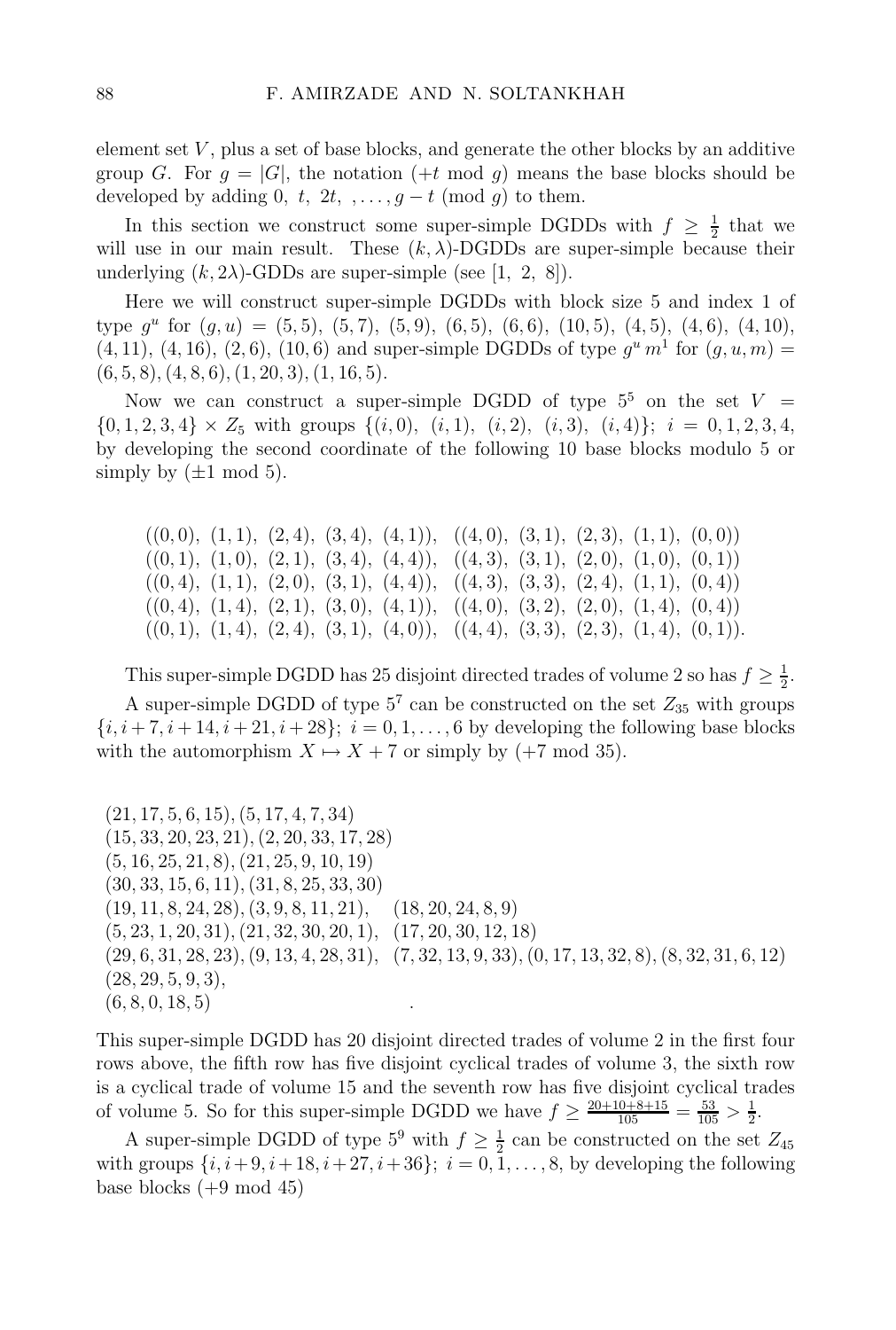| (0, 10, 11, 39, 40),    | (10, 0, 2, 25, 23)   |
|-------------------------|----------------------|
| (1, 11, 9, 41, 43),     | (11, 1, 0, 24, 26)   |
| (2, 9, 10, 44, 42),     | (5, 39, 44, 10, 16)  |
| (3, 14, 17, 40, 36),    | (21, 17, 14, 27, 31) |
| (4, 16, 15, 36, 39),    | (31, 24, 25, 39, 36) |
| (5, 17, 12, 43, 37),    | (17, 5, 3, 20, 24)   |
| $(6, 13, 16, 38, 44)$ , | (24, 16, 13, 35, 29) |
| $(7, 15, 13, 37, 41)$ , | (0, 38, 37, 1312)    |
| (8, 12, 14, 42, 38),    | (7, 40, 42, 14, 10)  |
| $(0, 14, 15, 43, 44)$ , | (14, 0, 6, 22, 20)   |
| (1, 17, 13, 42, 39),    | (17, 1, 4, 25, 18)   |
| $(2, 12, 16, 40, 41)$ , | (12, 2, 7, 24, 19)   |
| (3, 16, 11, 37, 42),    | (16, 3, 2, 18, 26)   |
| (4, 10, 17, 41, 38),    | (10, 4, 8, 21, 24)   |
| (5, 15, 9, 38, 40),     | (15, 5, 0, 19, 21)   |
| (6, 9, 14, 39, 37),     | (9, 6, 5, 26, 25)    |
| (7, 11, 12, 44, 36),    | (11, 7, 3, 23, 22)   |
| $(8, 13, 10, 36, 43)$ , | (13, 8, 1, 20, 23).  |
|                         |                      |

A super-simple DGDD of type  $6^5$  with  $f \ge \frac{1}{2}$  can be constructed on the set  $V =$ <br>1.2.3.4  $\times$   $Z_2$  with groups  $f(i, 0)$   $(i, 1)$   $(i, 2)$   $(i, 3)$   $(i, 4)$   $(i, 5)$   $(i, -0, 1, 2, 3, 4)$  ${0, 1, 2, 3, 4} \times Z_6$  with groups  ${(i, 0), (i, 1), (i, 2), (i, 3), (i, 4), (i, 5)}$ ;  $i = 0, 1, 2, 3, 4$ , by developing the second coordinate of the following 12 base blocks modulo 6 or simply by  $(\pm 1 \mod 6)$ .

 $((4, 0), (0, 1), (1, 3), (3, 4), (2, 2)), ((0, 5), (2, 2), (3, 4), (1, 0), (4, 3))$  $((0,3), (3,4), (2,5), (4,2), (1,1)), ((2,5), (3,4), (1,4), (0,2), (4,5))$  $((1, 5), (0, 5), (2, 3), (4, 1), (3, 1)), ((0, 5), (1, 5), (3, 5), (4, 5), (2, 5))$  $((4, 4), (2, 1), (1, 4), (0, 3), (3, 1)), ((1, 4), (2, 1), (4, 3), (3, 2), (0, 1))$  $((4, 3), (3, 5), (0, 5), (2, 4), (1, 4)), ((3, 2), (4, 5), (1, 3), (2, 4), (0, 5))$  $((1, 3), (4, 1), (3, 2), (2, 5), (0, 4)), ((2, 2), (3, 5), (0, 0), (4, 1), (1, 3)).$ 

A super-simple DGDD of type  $6^6$  can be constructed on the set  $Z_{36}$  with groups  ${i, i + 6, i + 12... , i + 30}; i = 0, 1,..., 5$ , by developing the following base blocks  $(+1 \mod 36).$ 

(3, <sup>1</sup>, <sup>6</sup>, <sup>2</sup>, 16), (18, <sup>1</sup>, <sup>3</sup>, <sup>10</sup>, 26), (19, <sup>10</sup>, <sup>3</sup>, <sup>14</sup>, 0).

This super-simple DGDD has a cyclical trade of volume 108. So for this super-simple DGDD, we have  $f \ge \frac{54}{108} \ge \frac{1}{2}$ .

A super-simple DGDD of type 10<sup>5</sup> can be constructed on the set  $Z_{40} \cup {\infty_0, \infty_1}$ ,  $\ldots, \infty_9$  with groups  $\{\infty_0, \infty_1, \ldots, \infty_9\} \cup \{i, i+4, i+8, \ldots, i+36\}; i = 0, 1, 2, 3$  by developing the following base blocks.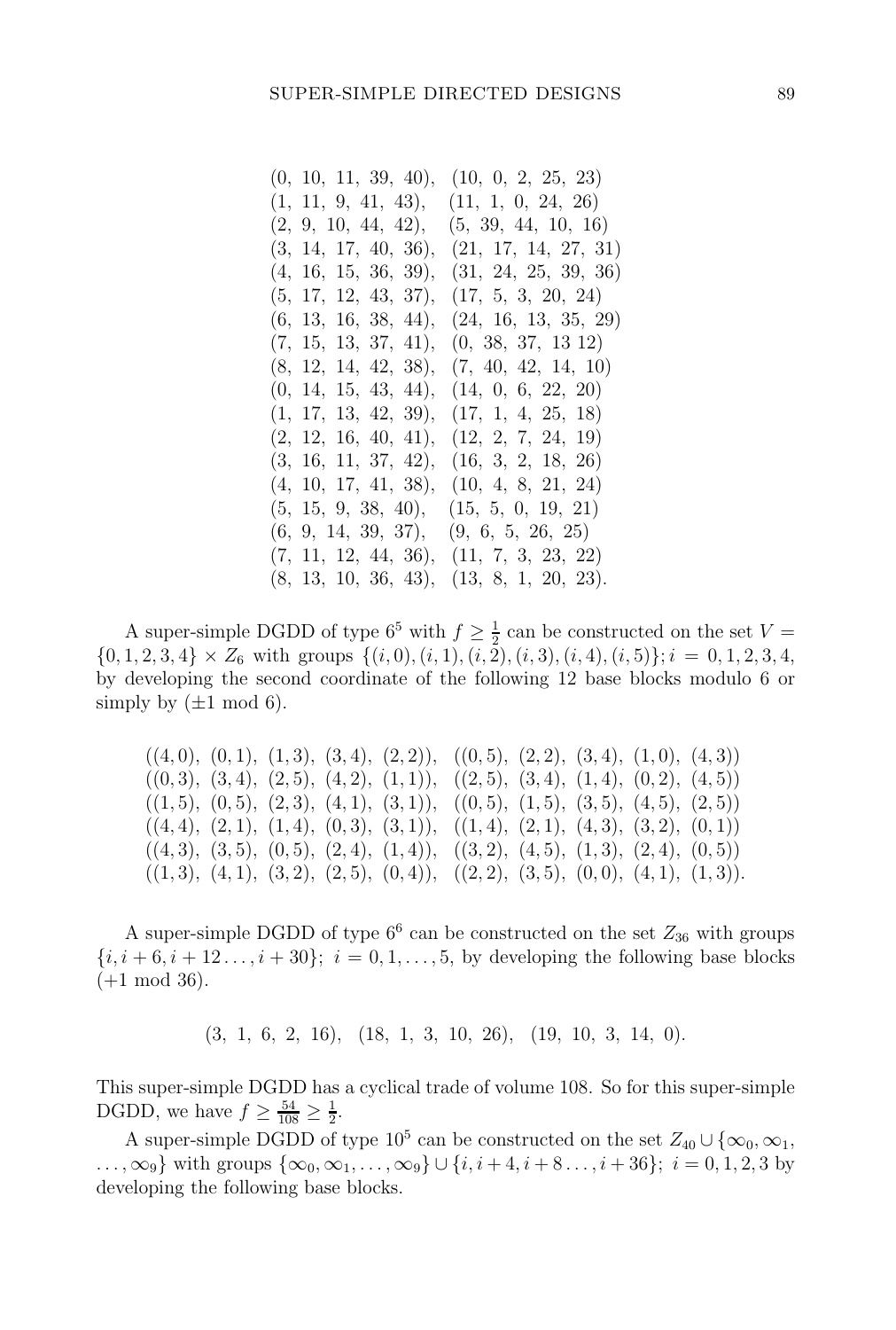| $(10, 13, 28, 7, \infty_9),$  | $(2, 7, 28, 9, \infty_0)$   |
|-------------------------------|-----------------------------|
| $(\infty_0, 0, 5, 26, 7),$    | $(\infty_9, 8, 11, 26, 5)$  |
| $(\infty_1, 11, 2, 1, 0),$    | $(2, 11, 4, 33, \infty_3)$  |
| $(\infty_3, 0, 9, 2, 31),$    | $(9, 0, 39, 38, \infty_1)$  |
| $(\infty_4, 0, 35, 14, 1),$   | $(8, 31, 1, 14, \infty_5)$  |
| $(\infty_5, 10, 33, 3, 16)$ , | $(2, 37, 16, 3, \infty_4)$  |
| $(\infty_6, 35, 0, 13, 30),$  | $(15, 13, 0, 22, \infty_8)$ |
| $(\infty_8, 17, 15, 2, 24)$ , | $(37, 2, 15, 32, \infty_6)$ |
| $(3, 6, \infty_2, 0, 17)$     |                             |
| $(39, 0, \infty_7, 10, 25).$  |                             |

(39, 0,  $\infty$ <sub>7</sub>, 10, 25).<br>The base blocks in the first eight rows above must be developed by (+4 mod 40) and any rows contains 10 disjoint directed trades of volume 2. The last two base blocks must be developed by  $(+2 \mod 40)$  and each of them contains 10 disjoint directed trades of volume 2. So this design has  $f \geq \frac{1}{2}$ .

A super-simple DGDD of type  $4^5$  with  $f \ge \frac{1}{2}$  can be constructed on the set  $Z_{20}$ ,<br>h groups  $\{i, i+1, i+2, i+3\}$  (mod 20);  $i-1, 5, 9, 13, 17$  and with the following with groups  $\{i, i+1, i+2, i+3\} \pmod{20}$ ;  $i = 1, 5, 9, 13, 17$ , and with the following blocks.

| (1, 5, 9, 13, 17)  | (2, 6, 10, 14, 17) | (3, 7, 11, 15, 17) | (4, 8, 12, 16, 17)  |
|--------------------|--------------------|--------------------|---------------------|
| (17, 13, 12, 7, 2) | (17, 14, 11, 8, 1) | (17, 15, 10, 5, 4) | (17, 16, 9, 6, 3)   |
| (2, 7, 9, 16, 18)  | (3, 6, 12, 13, 18) | (4, 5, 11, 14, 18) | (1, 7, 12, 14, 19)  |
| (18, 16, 12, 5, 1) | (18, 13, 9, 8, 4)  | (18, 14, 10, 7, 3) | (19, 14, 9, 5, 2)   |
| (3, 5, 10, 16, 19) | (4, 6, 9, 15, 19)  | (1, 6, 11, 16, 0)  | (2, 5, 12, 15, 0)   |
| (19, 16, 117, 4)   | (19, 15, 12, 8, 3) | (0, 16, 10, 8, 2)  | (0, 15, 9, 7, 1)    |
| (4, 7, 10, 13, 0)  | (3, 8, 9, 14, 0)   | (2, 8, 11, 13, 19) | (1, 8, 10, 15, 18)  |
| (0, 13, 11, 5, 3)  | (0, 14, 12, 6, 4)  | (19, 13, 10, 6, 1) | (18, 15, 11, 6, 2). |

A super-simple DGDD of type  $4^6$  with  $f \ge \frac{1}{2}$  can be constructed on the set  $Z_{24}$ <br>h groups  $f_i$   $i + 6$   $i + 12$   $i + 18$ ,  $i = 0, 1, \ldots, 5$  by developing the following base with groups  $\{i, i+6, i+12, i+18\}; i = 0, 1, \ldots, 5$ , by developing the following base blocks  $(+1 \mod 24)$ .

(17, <sup>8</sup>, <sup>0</sup>, <sup>13</sup>, 3), (20, <sup>13</sup>, <sup>0</sup>, <sup>22</sup>, 21).

A super-simple DGDD of type  $4^{10}$  with  $f \ge \frac{1}{2}$  can be constructed on the set  $Z_{36} \cup {\infty_0, \infty_1, \infty_2, \infty_3}$  with groups  ${\infty_0, \infty_1, \infty_2, \infty_3} \cup {\{i, i+9, i+18, i+27\}}$ ;  $i =$ 0, 1,..., 8, by developing the following base blocks (+2 mod 36).<br>(12, 0, 7, 32, 22), (7, 0,  $\infty_0$ , 11, 8)

 $(12, 0, 7, 32, 22), (7, 0, \infty_0, 11, 8)$ <br> $(11, 32, 1, 21, 33)$   $(29, 24, 23, 21, 1)$  $(11, 32, 1, 21, 33), (29, 24, 23, 21, 1)$ <br> $(0, 29, 28, 4, 6), (29, 0, 22, 34, 17)$  $(0, 29, 28, 4, 6), (29, 0, \infty_1, 34, 17)$  $(13, 0, \infty_2, 30, 15)$  $(33, 0, \infty_3, 16, 3).$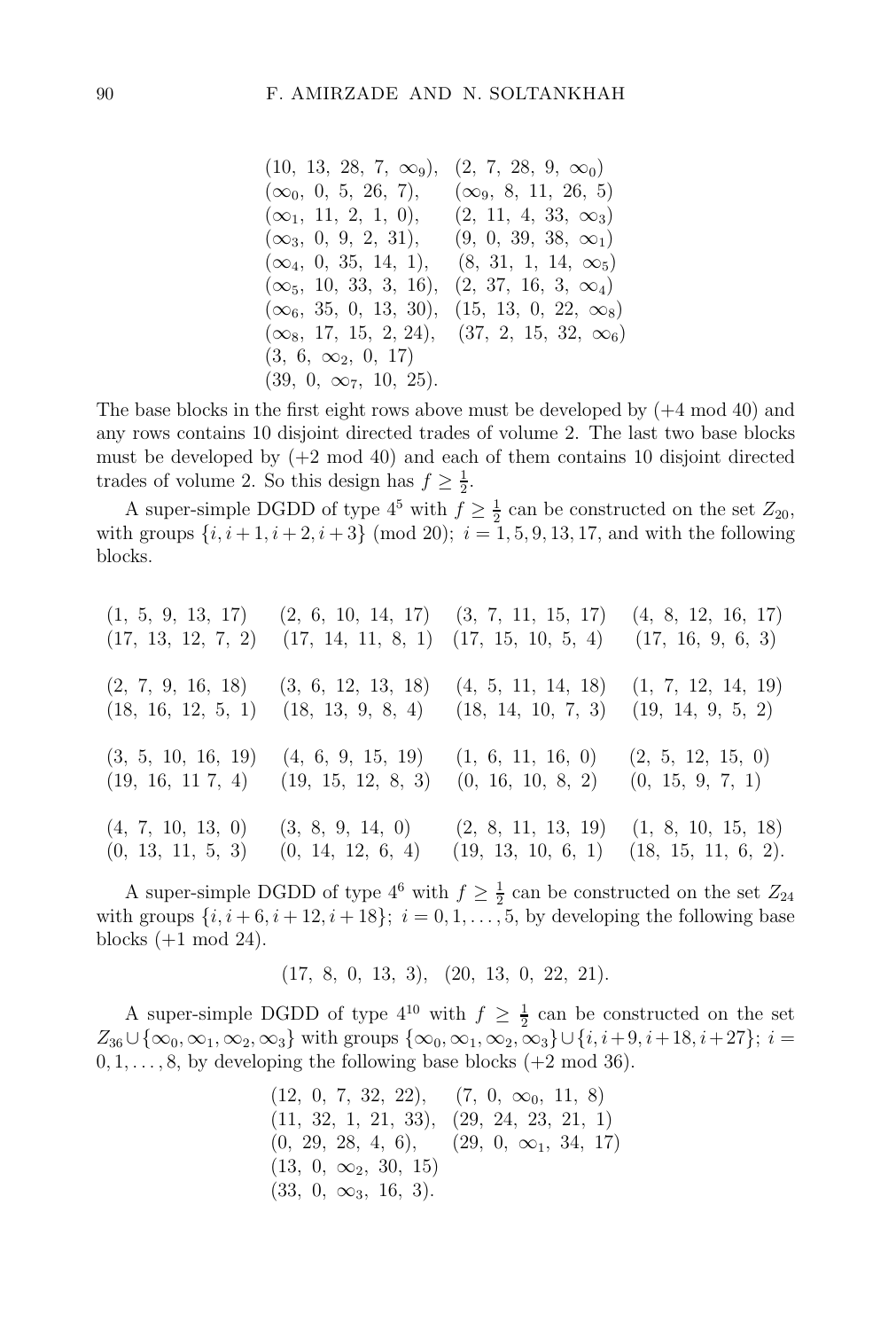A super-simple DGDD of type  $4^{11}$  with  $f \ge \frac{1}{2}$  can be constructed on the set  $Z_{44}$ <br>h groups  $f_i$   $i + 11$   $i + 22$   $i + 33$ ,  $i = 0, 1, \ldots, 10$  by developing the following with groups  $\{i, i + 11, i + 22, i + 33\}; i = 0, 1, ..., 10$ , by developing the following base blocks  $(+1 \mod 44)$ .

> (30, <sup>0</sup>, <sup>36</sup>, <sup>21</sup>, 26), (35, <sup>36</sup>, <sup>0</sup>, <sup>38</sup>, 10) (0, <sup>24</sup>, <sup>39</sup>, <sup>12</sup>, 37), (1, <sup>24</sup>, <sup>0</sup>, <sup>31</sup>, 28).

A super-simple DGDD of type  $4^{16}$  with  $f \ge \frac{1}{2}$  can be constructed on the set  $Z_{64}$ <br>h groups  $f_i$   $i + 16$   $i + 32$   $i + 48$ ,  $i = 0, 1, \ldots, 15$  by developing the following with groups  $\{i, i+16, i+32, i+48\}$ ;  $i = 0, 1, \ldots, 15$ , by developing the following base blocks  $(+1 \mod 64)$ .

> $(0, 1, 40, 3, 47), (1, 0, 25, 62, 18)$ <br> $(0, 4, 26, 14, 35), (4, 0, 42, 54, 33)$  $(0, 4, 26, 14, 35), (4, 0, 42, 54, 33)$ <br> $(0, 5, 41, 11, 56), (5, 0, 28, 58, 13)$ (0, <sup>5</sup>, <sup>41</sup>, <sup>11</sup>, 56), (5, <sup>0</sup>, <sup>28</sup>, <sup>58</sup>, 13).

A super-simple DGDD of type  $2^6$  with  $f \ge \frac{1}{2}$  can be constructed on the set  $Z_{12}$ ,<br>h groups  $\{i, i+1\}$  (mod 12):  $i = 1, 3, 5, 7, 9, 11,$  and with the following blocks with groups  $\{i, i+1\}$  (mod 12);  $i = 1, 3, 5, 7, 9, 11$ , and with the following blocks.

> (3, <sup>8</sup>, <sup>6</sup>, <sup>9</sup>, 2), (8, <sup>3</sup>, <sup>11</sup>, <sup>1</sup>, 10) (4, <sup>7</sup>, <sup>5</sup>, <sup>10</sup>, 1), (7, <sup>4</sup>, <sup>0</sup>, <sup>2</sup>, 9) (9, <sup>1</sup>, <sup>4</sup>, <sup>6</sup>, 11), (10, <sup>2</sup>, <sup>7</sup>, <sup>11</sup>, 6) (2, <sup>10</sup>, <sup>3</sup>, <sup>5</sup>, 0), (1, <sup>9</sup>, <sup>8</sup>, <sup>0</sup>, 5) (5, <sup>11</sup>, <sup>9</sup>, <sup>3</sup>, 7), (11, <sup>5</sup>, <sup>2</sup>, <sup>4</sup>, 8) (6, <sup>0</sup>, <sup>10</sup>, <sup>8</sup>, 4), (0, <sup>6</sup>, <sup>1</sup>, <sup>7</sup>, 3).

For a super-simple DGDD of type  $10^6$ , let  $(G, \mathcal{B})$  be a super-simple DGDD of type 2<sup>6</sup> with  $f \ge \frac{1}{2}$  and with element set U. We form a super-simple DGDD of type  $10^6$  with  $f \ge \frac{1}{2}$  on the element set  $U \times Z$ . For each  $h \in \mathcal{B}$  say  $f x, x_0 = x_0$  $10^6$  with  $f \ge \frac{1}{2}$  on the element set  $U \times Z_5$ . For each  $b \in \mathcal{B}$ , say  $\{x_1, x_2, \ldots, x_5\}$ , we form a  $TD(5, 5)$  on  $b \times Z_5$  such that its groups are  $\{x_1 \times Z_5, \{x_3\} \times Z_5\}$ we form a  $TD(5, 5)$  on  $b \times Z_5$ , such that its groups are  $\{x_1\} \times Z_5$ ,  $\{x_2\} \times Z_5$ , ...  ${x_5} \times Z_5$ .

A super-simple DGDD of type  $6^5 8^1$  can be constructed on the set  $Z_{30} \cup {\infty_0, \infty_1}$ ,  $\ldots, \infty_7$  with groups  $\{\infty_0, \infty_1, \ldots, \infty_7\} \cup \{i, i+5, i+10, i+15, i+20, i+25\}; i =$ 0, 1, 2, 3, 4, by developing the following base blocks (+2 mod 30). Here  $\infty_0$  must be replaced with  $\infty_j$ ; j = 1, 2, when adding value  $6i + 2j$ ; i = 0, 1, 2, 3, 4.

| $(6, 14, \infty_0, 2, 0),$                                                  | $(1, 23, \infty_0, 5, 7), (4, 3, \infty_0, 27, 16)$ |  |
|-----------------------------------------------------------------------------|-----------------------------------------------------|--|
| $(7, 0, \infty_3, 14, 3), (1, 0, \infty_4, 2, 9), (3, 24, \infty_5, 0, 21)$ |                                                     |  |
| $(26, 27, \infty_6, 13, 0), (0, 13, \infty_7 11, 22).$                      |                                                     |  |
|                                                                             |                                                     |  |

This super-simple directed group divisible design has nine disjoint cyclical trades of volume 5 in the first row above and each of other base blocks is a cyclical trade of volume 15. So for this super-simple DGDD, we have  $f \ge \frac{9*3+5*8}{120} = \frac{67}{120} > \frac{1}{2}$ .

A super-simple DGDD of type  $4^8 6^1$  with  $f \ge \frac{1}{2}$  can be constructed on the set  $Z_{32} \cup {\infty_0, \infty_1, \ldots, \infty_5}$  with groups  $\{\infty_0, \infty_1, \ldots, \infty_5\} \cup \{i, i+8, i+16, i+24\}; i =$  $0, 1, \ldots, 7$  by developing the following base blocks  $(+2 \mod 32)$ .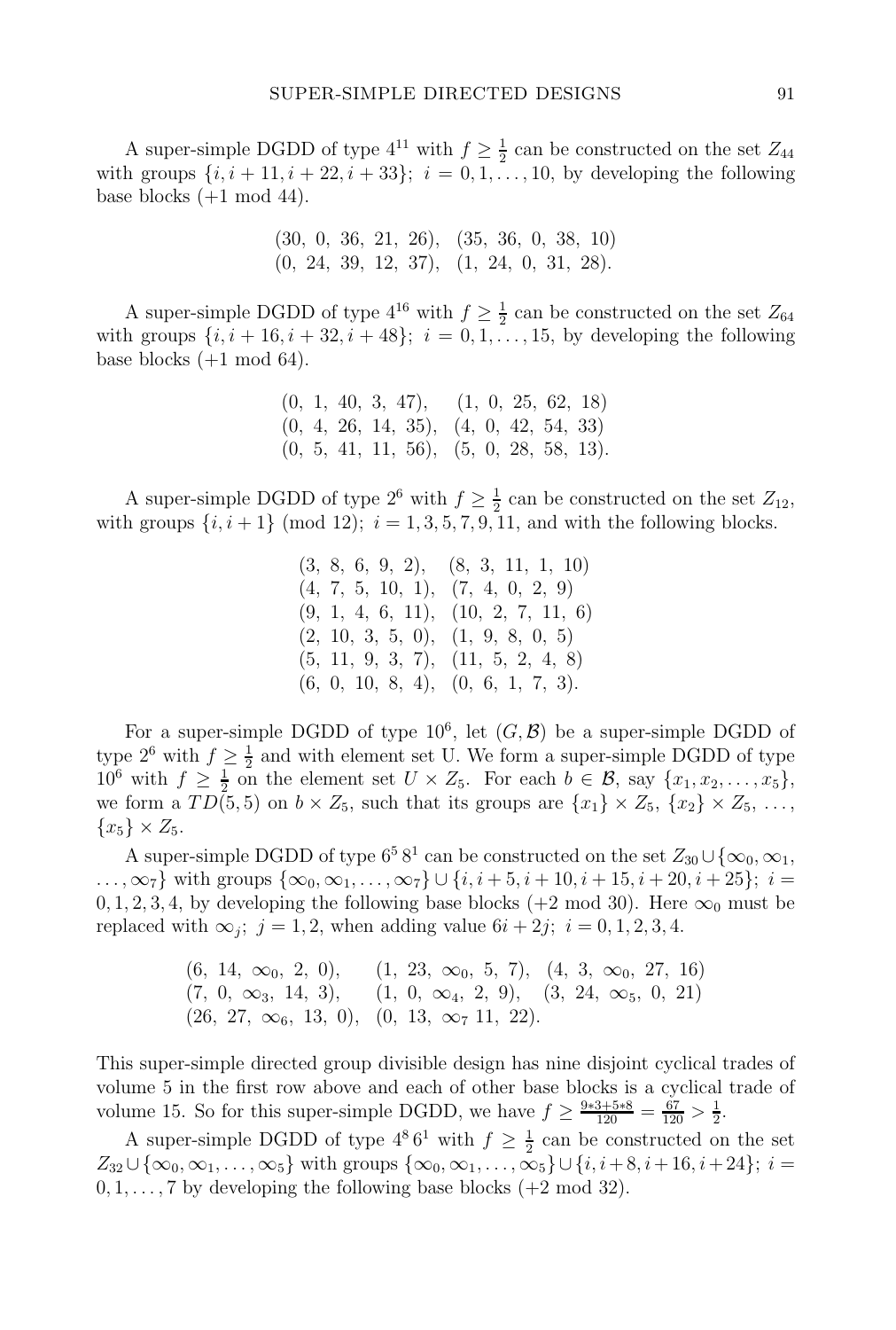$(28, 7, 0, 2, 22), (25, 4, \infty_0, 0, 7)$ <br>(11, 15, 0, 13, 1), (18, 3,  $\infty_1$ , 0, 13  $(18, 3, \infty_1, 0, 15)$  $(29, 2, \infty_2, 0, 23)$  $(0, 25, \infty_3, 31, 12)$  $(0, 9, \infty_4, 19, 18)$  $(31, 22, \infty_5, 0, 27).$ 

A super-simple DGDD of type  $1^{20}3^1$  with  $f \ge \frac{1}{2}$  can be constructed on the set  $Z_{20} \cup {\infty_0, \infty_1, \infty_2}$  with groups  ${\infty_0, \infty_1, \infty_2} \cup {i}$ ;  $i = 0, 1, \ldots, 19$  by developing the following base blocks (+4 mod 20).

> $(2, 14, 0, 18, 3), (19, \infty_0, 0, 14, 7), (17, 7, 14, 16, \infty_2)$  $(2, \infty_1, 19, 1, 10), (4, 1, 19, 3, 15)$  $(10, 0, 5, \infty_0, 13), (4, 16, 5, 0, 6)$  $(\infty_2, 15, 14, 1, 8), (11, 9, 1, 14, 5)$  $(9, 15, 12, \infty_1, 0).$

A super-simple DGDD of type  $1^{16}5^1$  with  $f \ge \frac{1}{2}$  can be constructed on the set<br>with groups  $f_{16}$  17 18 19  $20\cup f_{1}$ ,  $i = 0, 1, \ldots, 15$  and with the following  $Z_{21}$ , with groups  $\{16, 17, 18, 19, 20\} \cup \{i\}; i = 0, 1, \ldots, 15$ , and with the following blocks.

 $(16, 1, 0, 6, 7)$   $(16, 3, 2, 4, 5)$   $(16, 15, 14, 9, 8)$   $(16, 13, 12, 10, 11)$   $(17, 5, 0, 4, 1)$  $(19, 15, 10, 6, 0)$   $(19, 13, 8, 4, 2)$   $(17, 11, 10, 14, 15)$   $(18, 1, 4, 10, 12)$   $(18, 0, 5, 11, 13)$ (10, <sup>9</sup>, <sup>7</sup>, <sup>4</sup>, 17) (17, <sup>8</sup>, <sup>9</sup>, <sup>12</sup>, 13) (18, <sup>3</sup>, <sup>6</sup>, <sup>8</sup>, 14) (0, <sup>3</sup>, <sup>12</sup>, <sup>15</sup>, 16) (0, <sup>2</sup>, <sup>8</sup>, <sup>10</sup>, 18)  $(18, 2, 7, 9, 15)$   $(19, 12, 9, 5, 3)$   $(17, 7, 2, 6, 3)$   $(14, 13, 3, 0, 17)$   $(11, 9, 2, 0, 19)$  $(1, 2, 13, 14, 16)$   $(5, 7, 12, 14, 18)$   $(4, 7, 11, 8, 16)$   $(1, 3, 9, 11, 18)$   $(4, 6, 13, 15, 18)$  $(15, 12, 2, 1, 17)$   $(15, 13, 7, 5, 19)$   $(19, 14, 11, 7, 1)$   $(10, 8, 3, 1, 19)$   $(14, 12, 6, 4, 19)$ 

 $(5, 6, 9, 10, 16)$   $(20, 12, 8, 7, 0)$   $(20, 15, 11, 4, 3)$   $(20, 13, 9, 6, 1)$   $(20, 14, 10, 5, 2)$  $(8, 11, 6, 5, 17)$   $(6, 2, 11, 12, 20)$   $(1, 5, 8, 15, 20)$   $(3, 7, 10, 13, 20)$   $(4, 0, 9, 14, 20)$ .

## **3 Super-simple directed designs with block size 5 and index 1**

A necessary and sufficient condition for the existence of a 2- $(v, 5, 1)$ DD is  $v \equiv$ 1, 5 (mod 10), except  $v = 15$ , (see [12]).

In this section simultaneously we show that the necessary and sufficient condition for the existence of a super-simple 2- $(v, 5, 1)$ DD is  $v \equiv 1, 5 \pmod{10}$  except  $v = 5, 15$ and for these parameters, except possibly  $v = 11, 91$ , there exists a super-simple  $(v, 5, 1)$ DD with  $f \geq \frac{1}{2}$ .

Our principle tool is to apply Wilson's Fundamental construction. For example we have the following lemmas.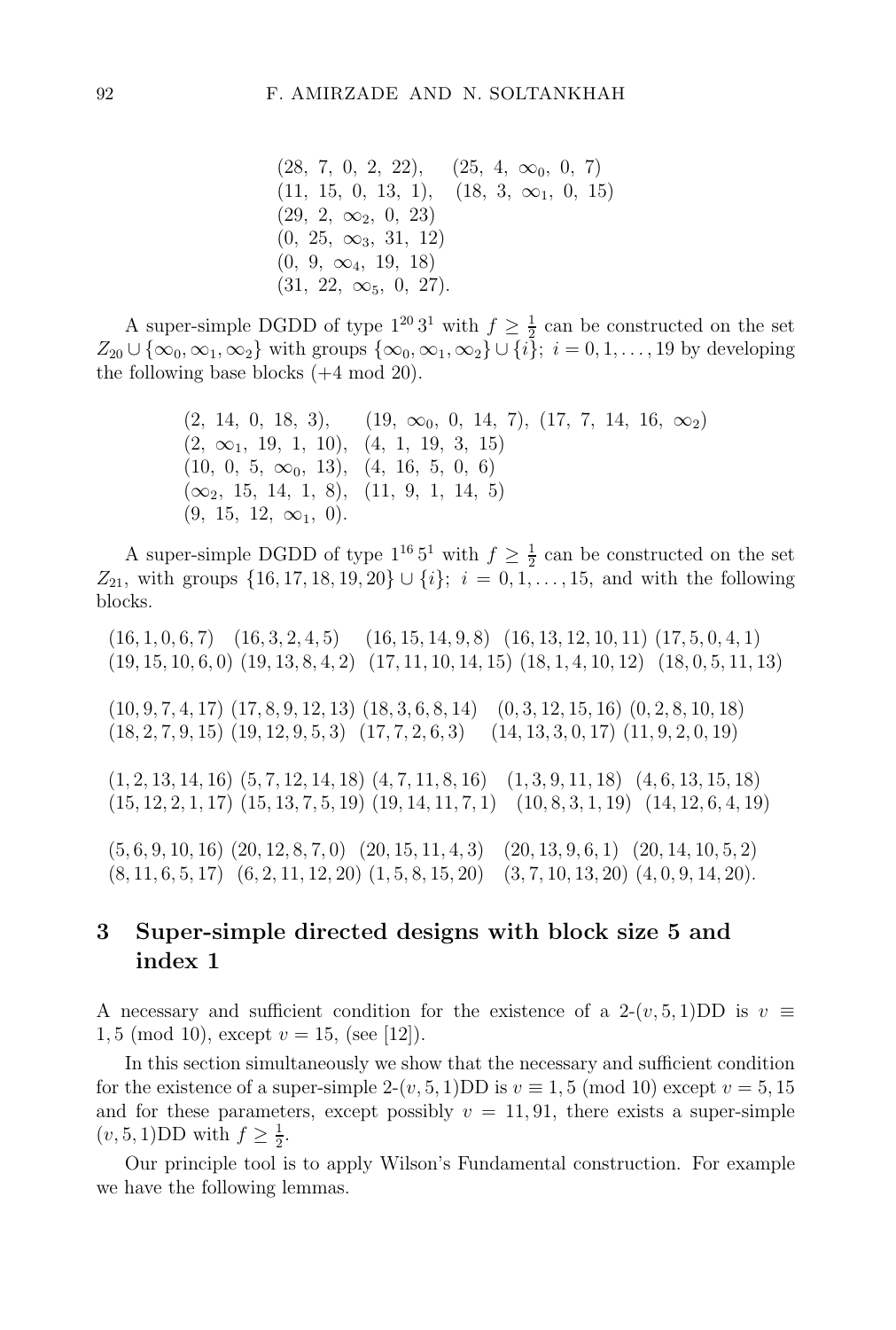**LEMMA 3.1** *If there are a*  $\{K\}$ -*GDD of type*  $g_1^{u_1} g_2^{u_2} \dots g_N^{u_N}$ , super-simple 2-<br>( $\alpha a + 1$ , 5, 1) DD for each i, i = 1, 2. N, and super-simple DCDDs of type  $\alpha^k$  for **EXEMINIA 3.1** If there are  $a \{K\}$ -GDD of type  $g_1$   $g_2$   $\cdots$ ,  $g_N$   $\cdots$ , super-simple  $2$   $(\alpha g_i + 1, 5, 1)$ DD for each  $i, i = 1, 2, \ldots, N$  and super-simple DGDDs of type  $\alpha^k$  for each  $k \in K$ , then there exists a sup *each*  $k \in K$ , then there exists a super-simple  $2-(\alpha \sum_{i=1}^{N} g_i u_i + 1, 5, 1)DD$ .

**PROOF.** Let  $(G, \mathcal{B})$  be a group divisible design of type  $g_1^{u_1} g_2^{u_2} \dots g_N^{u_N}$  with element set II blocks of size  $k \in K$ . We form a super-simple  $2\omega(N^N, g_2u + 1, 5, 1)$ DD ment set U, blocks of size  $k \in K$ . We form a super-simple  $2-(\alpha \sum_{i=1}^{N} g_i u_i + 1, 5, 1)$ DD<br>on the element set  $U \times Z + V \infty$ . For each  $h \in \mathcal{B}$  of size  $k$ , say  $\{x, x_0, \ldots, x_n\}$ , we on the element set  $U \times Z_{\alpha} \cup \{\infty\}$ . For each  $b \in \mathcal{B}$  of size k, say  $\{x_1, x_2, \ldots, x_k\}$ , we<br>form a super-simple  $DGDD$  of type  $\alpha^k$  on  $b \times Z$  such that its groups are  $\{x, y \times Z\}$ form a super-simple DGDD of type  $\alpha^k$  on  $b \times Z_\alpha$ , such that its groups are  $\{x_1\} \times Z_\alpha$ ,  ${x_2} \times Z_\alpha, \ldots, {x_k} \times Z_\alpha$ . For each group  $g \in G$  of size  $g_i, i = 1, 2, \ldots, N$  we substitute a super-simple  $2-(\alpha q_i+1, 5, 1)$ DD.

In particular, if there is a constant  $c$  such that each of the super-simple DGDDs of type  $\alpha^k$  and each of the super-simple 2- $(\alpha q_i + 1, 5, 1)$ DDs has  $f \geq c$ , then the resulting super-simple 2-(v, 5, 1)DD in Lemma 3.1 also has  $f \geq c$ .

**LEMMA 3.2** *If there are a super-simple DGDD of type*  $g_1^{u_1}g_2^{u_2} \ldots g_N^{u_N}$  with block<br>size 5 and index 1, super-simple  $2-(\alpha a+1)5$ , 1) DDs for each  $i, i=1, 2, \ldots, N$  and **EXEMINIA 3.2** If there are a super-simple  $DGDD$  of type  $g_1 \cdot g_2 \cdot \ldots g_N \cdot N$  with block<br>size 5 and index 1, super-simple  $2-(\alpha g_i + 1, 5, 1)DB$  for each i,  $i = 1, 2, \ldots, N$  and<br>5. CDDs of type  $\alpha^5$ , then there exists a sup 5-*GDDs of type*  $\alpha^5$ *, then there exists a super-simple*  $2-(\alpha \sum_{i=1}^{N} g_i u_i + 1, 5, 1)DD$ .

In particular, if there is a constant  $c$  such that the super-simple DGDD of type  $g_1 \cdot g_2 \cdot \ldots g_N \cdot$  and each of the super-simple  $2-(\alpha g_i + 1, 3, 1)$ DDs has the resulting super-simple  $2-(v, 5, 1)$ DD in Lemma 3.2 also has  $f \ge c$ .  $u_1 g_2^{u_2} \dots g_N^{u_N}$  and each of the super-simple 2- $(\alpha g_i + 1, 5, 1)$ DDs has  $f \ge c$ , then<br>e resulting super-simple 2- $(v, 5, 1)$ DD in Lemma 3.2 also has  $f > c$ 

**LEMMA 3.3** *For all*  $n \geq 5$  *except*  $n \in \{6, 10, 14, 18, 22\}$  *there exists a*  $\{5, 6\}$ *-GDD of type*  $n^5x^1$ *, where*  $x < n$ *.* 

**PROOF.** For all  $n \geq 5$  except  $n \in \{6, 10, 14, 18, 22\}$  there exists a TD(6, n) [4]. We can remove y points from one group to obtain a  $\{5, 6\}$ -GDD of type  $n^5x^1$ , where  $x + y = n.$ 

**LEMMA 3.4** *For all*  $n$  *except*  $n \in \{2, 11, 17, 23, 32\}$  *there exists a*  $\{5, 6\}$ *-GDD of type*  $5^{4n+1}x^1$ *, where*  $x \leq 5n$ *.* 

**PROOF.** For all n except  $n \in \{2, 11, 17, 23, 32\}$  there exists a RBIBD(20n+5, 5, 1) [4]. This design has  $5n + 1$  parallel classes so for all n except  $n \in \{2, 11, 17, 23, 32\}$ exists a RGDD of type  $5^{4n+1}$ . We can add a group of size x, where  $x \leq 5n$  to obtain a  $\{5, 6\}$ -GDD of type  $5^{4n+1}x^1$ .

**LEMMA 3.5** If q is a prime power, then for all  $k \leq q+1$  there exists a TD(k, q).

**PROOF.** It is well-known that a  $TD(k, q)$  is equivalent to  $k-2$  mutually orthogonal Latin square (MOLS) of order g and also for all q there exists  $q - 1$  MOLS of order q. So for all q there exists a  $TD(q + 1, q)$ . Now by deleting all the elements of x groups, a TD $(k, q)$  can be obtained, where  $x + k = q + 1$ .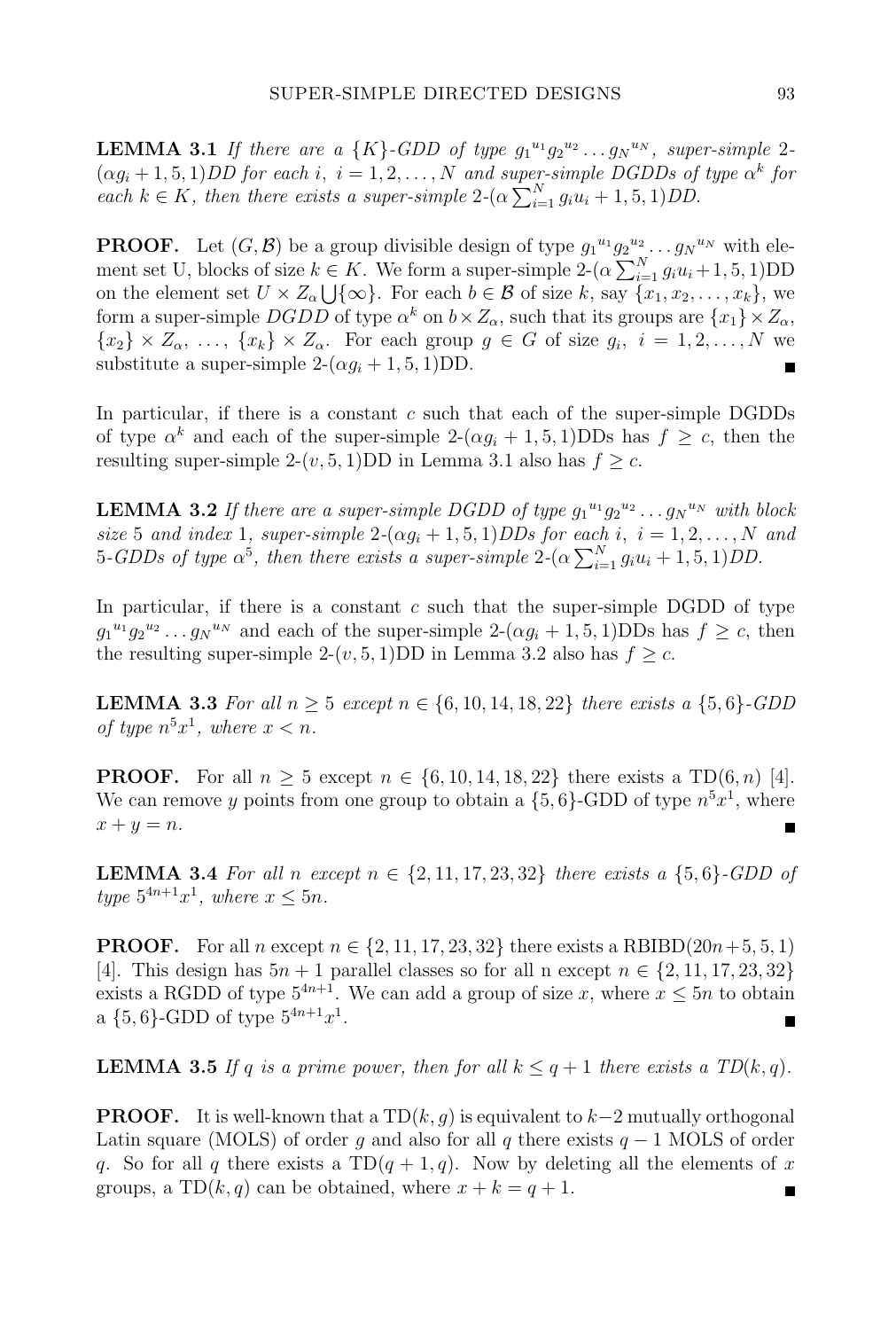$v \equiv 1 \pmod{10}$ 

**LEMMA 3.6** *For*  $v = 11$  *there exists a super-simple* 2-(11, 5, 1)*DD with*  $f \geq \frac{2}{11}$  *and* for all  $v \in \{21, 31, 41\}$  *there exists a super-simple* 2-(*x*, 5, 1)*DD with*  $f \geq \frac{1}{4}$ *for all*  $v \in \{21, 31, 41\}$  *there exists a super-simple*  $2-(v, 5, 1)DD$  *with*  $f \ge \frac{1}{2}$ *.* 

**PROOF.** For  $v = 11$ , the blocks

{**12345, 51678**, <sup>6319</sup>a, <sup>98410</sup>, <sup>270</sup>a1, <sup>30286</sup>, <sup>85</sup>a29, <sup>74962</sup>, <sup>4</sup>a837, <sup>09753</sup>, a6504}

construct a super-simple  $2-(11, 5, 1)$ DD in which the two 5-tuples in bold font form its defining set. So for this super-simple 2-(11, 5, 1)DD we have  $f \ge \frac{2}{11}$ .

For  $v = 21$ , develop the two base blocks

$$
(0, 1, 4, 14, 16), (1, 0, 18, 8, 6)
$$

modulo 21 to obtain a super-simple 2-(21, 5, 1)DD with  $f \ge \frac{1}{2}$  (see [8]).

For  $v = 31$ , using the following base blocks  $(+1 \mod 31)$ , a super-simple 2- $(31, 5, 1)$ DD with  $f \ge \frac{1}{2}$  can be constructed, (see [8]).

(0, <sup>4</sup>, <sup>29</sup>, <sup>12</sup>, 28), (13, <sup>4</sup>, <sup>0</sup>, <sup>5</sup>, 15), (27, <sup>2</sup>, <sup>15</sup>, <sup>5</sup>, 22).

These base blocks contain a cyclical trade of volume 93. So this design has  $f > \frac{1}{2}$ .

For  $v = 41$ , using the following base blocks  $(+1 \mod 41)$ , a super-simple 2- $(41, 5, 1)$ DD with  $f \ge \frac{1}{2}$  can be constructed (see [8]).

> (0, <sup>1</sup>, <sup>4</sup>, <sup>11</sup>, 29), (1, <sup>0</sup>, <sup>38</sup>, <sup>31</sup>, 13) (0, <sup>2</sup>, <sup>8</sup>, <sup>17</sup>, 22), (2, <sup>0</sup>, <sup>35</sup>, <sup>26</sup>, 21).

**THEOREM 3.1** For all  $v \equiv 1 \pmod{10}$ ,  $v > 11$ , except possibly  $v = 91$ , there *exists a super-simple* 2- $(v, 5, 1)$ *DD with*  $f \ge \frac{1}{2}$ *.* 

**PROOF.** For  $v = 21, 31, 41$ , see the previous lemma. For all  $n \equiv 1 \pmod{2}$ except  $n \in A = \{11, \ldots, 19, 23, 27, \ldots, 33, 39, 43, 51, 59, 71, 75, 83, 87, 95, 99, 107, 111,$ 113, 115, 119, 139, 179} there exists a  $PBD(n, {5, 7, 9})$  [10]. We can remove one point from this PBD to form a  $\{5, 7, 9\}$ -GDD of order  $n-1$  of type  $4^a 6^b 8^c$ , where a, b, c are<br>non-negative integers. Applying Lemma 3.1 with  $\alpha = 5$  and using the required supernon-negative integers. Applying Lemma 3.1 with  $\alpha = 5$  and using the required supersimple DGDDs and also the required super-simple 2- $(5g_i + 1, 5, 1)$ DDs,  $g_i \in \{4, 6, 8\}$ with  $f \ge \frac{1}{2}$ , we obtain a super-simple 2-(v, 5, 1)DD with  $f \ge \frac{1}{2}$ .

Now for the rest of the values  $n \in A$ , we construct a super-simple 2- $(5(n-1) +$ 1, 5, 1)DD with  $f \ge \frac{1}{2}$  as follows.

•  $n = 11$ : using the following base blocks (+1 mod 51), a super-simple 2-(51, 5, 1)DD can be constructed (see [8]).

$$
(1, 0, 14, 31, 35), (14, 0, 42, 24, 43)
$$
  
 $(42, 0, 11, 18, 16), (11, 0, 6, 47, 8), (21, 44, 15, 8, 47).$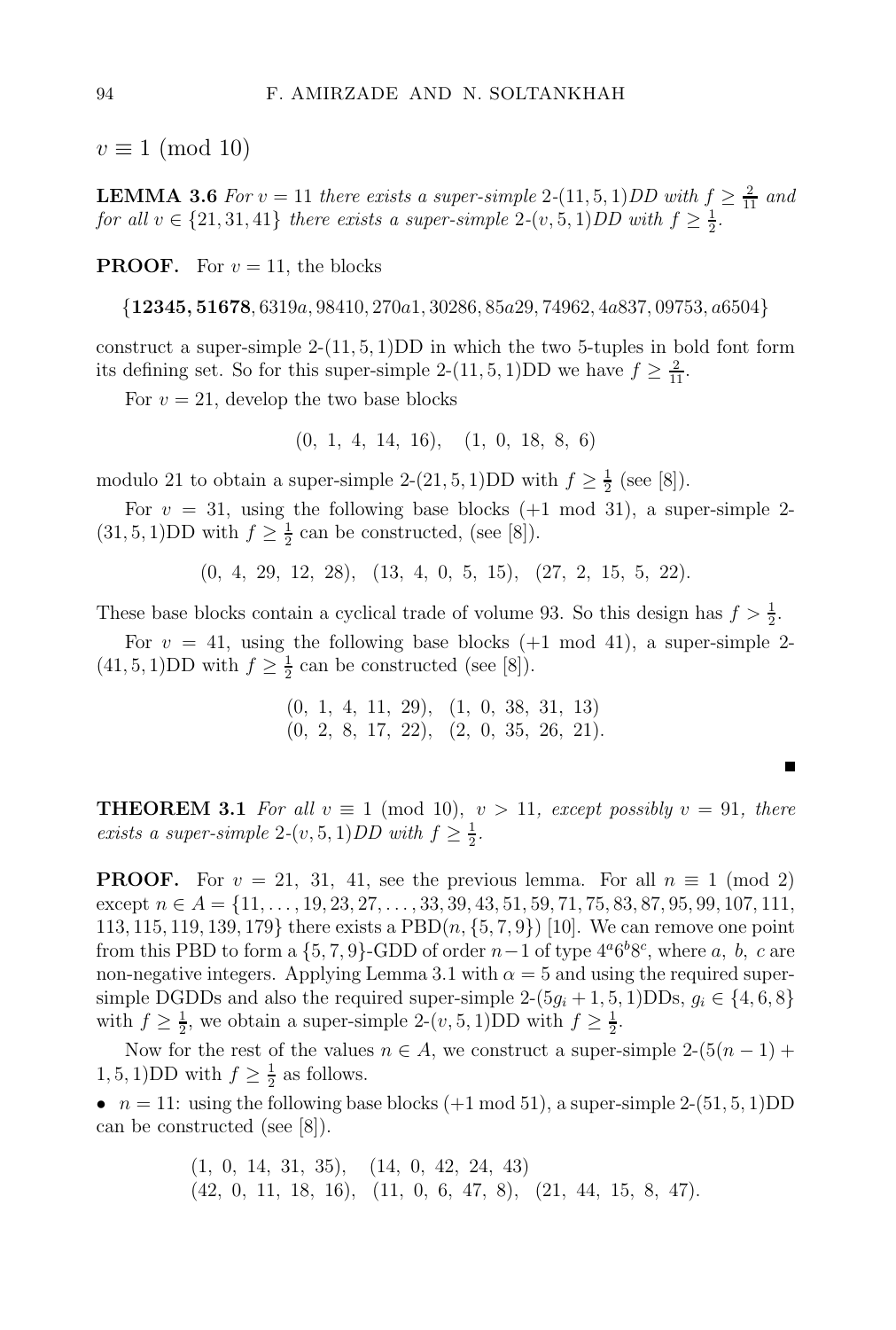This super-simple 2-(51, <sup>5</sup>, 1)DD has 51 disjoint directed trades of volume 2 in the first row above and three cyclical directed trades of volume 51 in the other row. So for this design we have  $f \ge \frac{129}{255} > \frac{1}{2}$ .

•  $n = 13$ : using the following base blocks (+1 mod 61), a super-simple 2-(61, 5, 1)DD with  $f \geq \frac{1}{2}$  can be constructed (see [8]).

|  | (0, 1, 3, 13, 34), (1, 0, 59, 49, 28)     |  |  |  |
|--|-------------------------------------------|--|--|--|
|  | (0, 4, 9, 23, 45), (4, 0, 56, 42, 20)     |  |  |  |
|  | $(0, 6, 17, 24, 32), (6, 0, 50, 43, 35).$ |  |  |  |
|  |                                           |  |  |  |

•  $n = 15$ : first we form a super-simple DGDD of type  $10^7$  with the following base blocks (see [1]).

> $(39, 2, 28, 0, 1), \quad (46, 53, 43, 2, 39), (\infty_5, 33, 28, 2, 43)$  $(47, 22, \infty_6, 0, 39)$ <br>(15, 35,  $\infty_0$ , 0, 43),  $(15, 35, \infty_0, 0, 43), (31, 35, 15, 2, \infty_1)$ <br>  $(0, 51, 2, 5, \infty_8), (\infty_8, 5, 56, 7, 10)$  $(0, 51, 2, 5, \infty_8), \quad (\infty_8, 5, 56, 7, 10)$  $(\infty_9, 7, 58, 9, 12), (2, 53, 4, 7, \infty_9).$

The pentagons in the first three rows above must be developed by  $(+1 \mod 60)$ ,  $\infty_6$ must be replaced by  $\infty_7$  when adding odd values,  $\infty_0$  must be replaced by  $\infty_y$  when adding any values congruent to y (mod 6) and for  $x = 1, 5, \infty_x$  must be replaced by  $\infty_{\alpha}$ ;  $\alpha \equiv x + y \pmod{6}$  when adding any value y. The pentagons in the last two rows above must be developed by (+4 mod 60). Eventually to make a supersimple  $2-(71, 5, 1)$ DD we can add a point to all groups in the super-simple DGDD of type  $10^7$  and put a 2-(11, 5, 1)DD. This super-simple 2-(71, 5, 1)DD has 60 cyclical directed trades of volume 3 in the first row and each of other rows above contain 30, 60, 15, 15 disjoint directed trades of volume 2, respectively. So this design has  $f \geq \frac{2 \cdot 7 + 2 \cdot 60 + 30 + 60 + 15 + 15}{497} > \frac{1}{2}.$ 

•  $n = 17$ : using the following base blocks (+1 mod 81), a super-simple 2-(81, 5, 1)DD with  $f \geq \frac{1}{2}$  can be constructed (see [8]).

|  | (0, 1, 5, 12, 26), (1, 0, 77, 70, 56)     |  |  |
|--|-------------------------------------------|--|--|
|  | $(0, 2, 10, 40, 64), (2, 0, 73, 43, 19)$  |  |  |
|  | $(0, 3, 18, 47, 53), (3, 0, 66, 37, 31)$  |  |  |
|  | $(0, 9, 32, 48, 68), (9, 0, 58, 42, 22).$ |  |  |
|  |                                           |  |  |

•  $n = 23$ : using the following base blocks (+1 mod 3, +1 mod 37), a super-simple 2-(111, 5, 1)DD with  $f \ge \frac{1}{2}$  can be constructed (see [12]).

 $((0,36), (1,0), (1,35), (2,28), (2,7)), ((2,36), (1,35), (1,0), (0,22), (0,13)),$  $((0, 15), (0, 22), (1, 0), (0, 33), (0, 4)), ((2, 6), (0, 16), (0, 33), (1, 0), (1, 12)),$  $((0, 16), (2, 6), (2, 26), (1, 24), (1, 8))$  $((0,0), (1,26), (1,11), (2,14), (2,23)), ((2,0), (1,11), (1,26), (0,6), (0,31))$  $((0, 20), (0, 17), (1, 0), (0, 30), (0, 7)), ((1, 8), (0, 24), (0, 17), (0, 20), (2, 8))$  $((0, 35), (0, 2), (1, 0), (0, 3), (0, 34)), ((2, 16), (0, 11), (0, 34), (0, 3), (1, 16)).$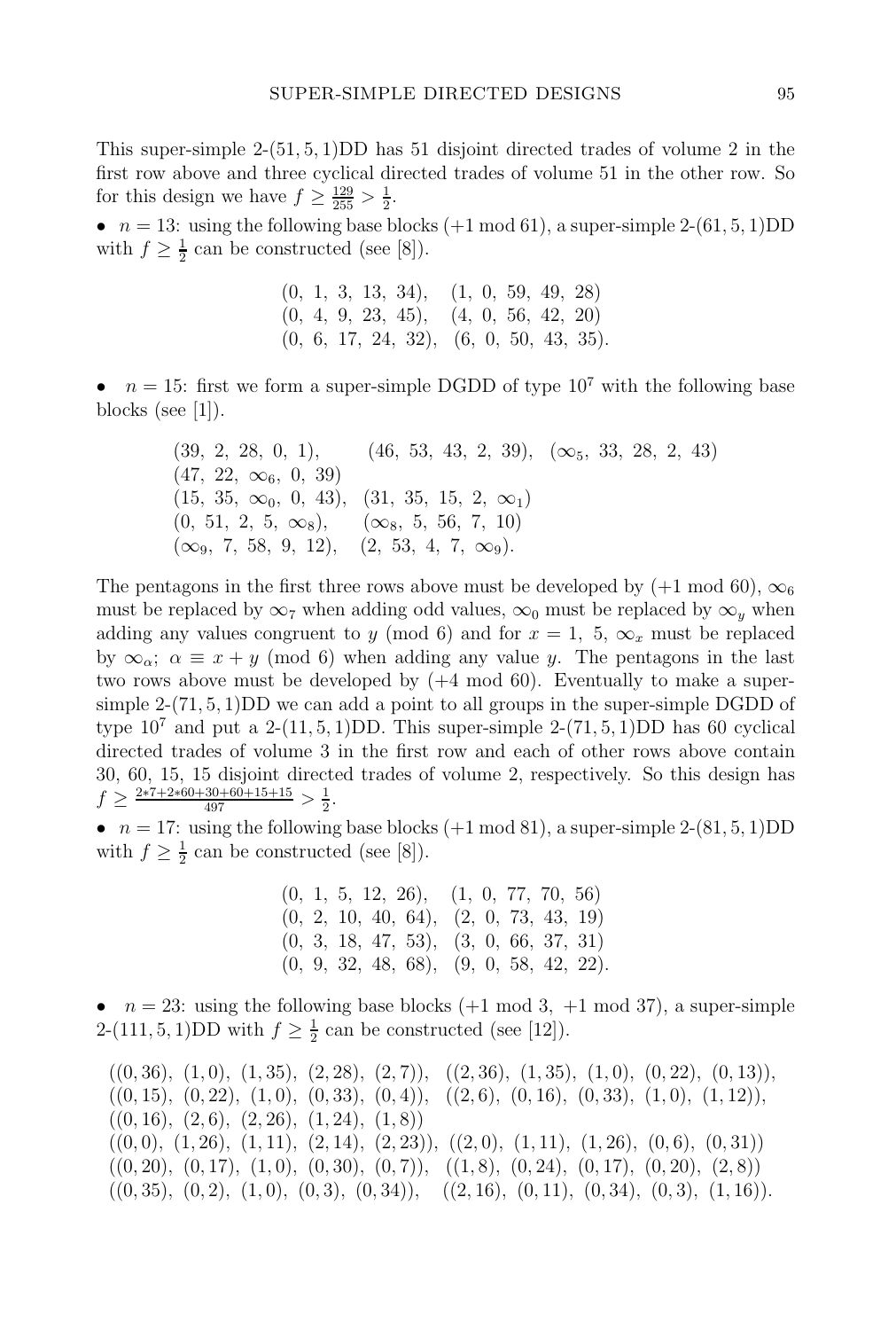This super-simple 2-(111, <sup>5</sup>, 1)DD has 333 disjoint directed trades of volume 2 in the last three rows above and the first three rows contain a cyclical trade of volume 555. So this design has  $f \ge \frac{611}{1221} > \frac{1}{2}$ .

 $n = 27$ : using the following base blocks  $(+1 \mod 131)$ , a super-simple 2- $(131, 5, 1)$ DD with  $f \ge \frac{1}{2}$  can be constructed (see [8]).

 $(75, 4, 1, 127, 32), (84, 89, 56, 1, 4), (1, 56, 5, 86, 38), (86, 5, 49, 23, 19)$ <br> $(87, 113, 73, 49, 5), (49, 73, 24, 26, 64), (26, 24, 11, 33, 58), (65, 31, 43, 11)$  $(87, 113, 73, 49, 5), (49, 73, 24, 26, 64), (26, 24, 11, 33, 58), (65, 31, 43, 11, 24)$ (101, <sup>121</sup>, <sup>120</sup>, <sup>43</sup>, 31), (104, <sup>51</sup>, <sup>62</sup>, <sup>120</sup>, 121), (6, <sup>78</sup>, <sup>68</sup>, <sup>62</sup>, 51), (62, <sup>68</sup>, <sup>23</sup>, <sup>89</sup>, 33) (89, <sup>23</sup>, <sup>118</sup>, <sup>58</sup>, 97).

These base blocks contain a cyclical trade of volume 1703. So this design has  $f > \frac{1}{2}$ .

 $n = 29$ : begin with a super-simple DGDD of type  $5^7$ . Using Lemma 3.2 with  $\alpha = 4$ , a 5-GDD of type  $4^5$  and a super-simple 2-(21, 5, 1)DD we construct a supersimple 2-(141, 5, 1)DD with  $f \geq \frac{1}{2}$ .

•  $n = 31$ : begin with a 5-GDD of type 5<sup>5</sup>. Using Lemma 3.1 with  $\alpha = 6$ , we obtain a super-simple 2-(151, 5, 1)DD with  $f \geq \frac{1}{2}$ .

•  $n = 33$ : using the following base blocks  $(+1 \mod 160)$ , a super-simple DGDD of type 20<sup>8</sup> with  $f \ge \frac{1}{2}$  can be constructed (see [2]).

> (0, <sup>11</sup>, <sup>21</sup>, <sup>38</sup>, 135), (11, <sup>0</sup>, <sup>150</sup>, <sup>133</sup>, 36) (0, <sup>3</sup>, <sup>33</sup>, <sup>95</sup>, 110), (3, <sup>0</sup>, <sup>130</sup>, <sup>68</sup>, 53) (0, <sup>2</sup>, <sup>31</sup>, <sup>89</sup>, 101), (2, <sup>0</sup>, <sup>131</sup>, <sup>73</sup>, 61) (0, <sup>6</sup>, <sup>55</sup>, <sup>81</sup>, 115), (6, <sup>0</sup>, <sup>111</sup>, <sup>85</sup>, 51)  $(0, 7, 35, 76, 113), (7, 0, 132, 91, 54)$ <br> $(0, 1, 23, 67, 141), (1, 0, 138, 94, 20)$  $(0, 1, 23, 67, 141), (1, 0, 138, 94, 20)$ <br> $(0, 9, 14, 117, 156), (9, 0, 155, 52, 13)$ (0, <sup>9</sup>, <sup>14</sup>, <sup>117</sup>, 156), (9, <sup>0</sup>, <sup>155</sup>, <sup>52</sup>, 13).

Now, using an extra point, fill in the holes and apply the super-simple  $2-(21, 5, 1)$ DD to construct a super-simple 2-(161, 5, 1)DD with  $f \ge \frac{1}{2}$ .

•  $n = 39$ : begin with a 6-GDD of type  $5^6$  [4]. Give weight 6 to all points in the five groups and weight 8 to the last group then using the super-simple DGDD of type  $6<sup>5</sup> 8<sup>1</sup>$ , the super-simple 2-(31, 5, 1)DD and the super-simple 2-(41, 5, 1)DD we obtain a super-simple 2-(191, 5, 1)DD with  $f \ge \frac{1}{2}$ .

•  $n = 43$ : there exists a TD(6,9) [4]; add a point y to the groups, and then delete a different point so as to form a  ${6, 10}$ -GDD of type  $5^9$ 9. Give weight 4 to all points in the groups of size  $5$  and in the last group give weight  $4$  to  $y$ , weight  $4$  to  $6$  points and weight  $0$  to the rest. The point  $y$  is in the blocks of size 10 so we replace any of them by a super-simple DGDD of type  $4^{10}$  and for blocks of size 6 use a super simple DGDD of type  $4^5$ ,  $4^6$ . This yields a super-simple DGDD of type  $20^9$  28; finally add three new points to groups, then on each of 9 groups of size 20 together with the three new points construct a super-simple DGDD of type  $1^{20}$  3<sup>1</sup> and on the last group together with the three new points construct a super-simple 2-(31, <sup>5</sup>, 1)DD.

 $n = 51$ : begin with a 5-GDD of type  $5^5$  [4]. Using Lemma 3.1 with  $\alpha = 10$ , we obtain a super-simple 2-(251, 5, 1)DD with  $f \ge \frac{1}{2}$ .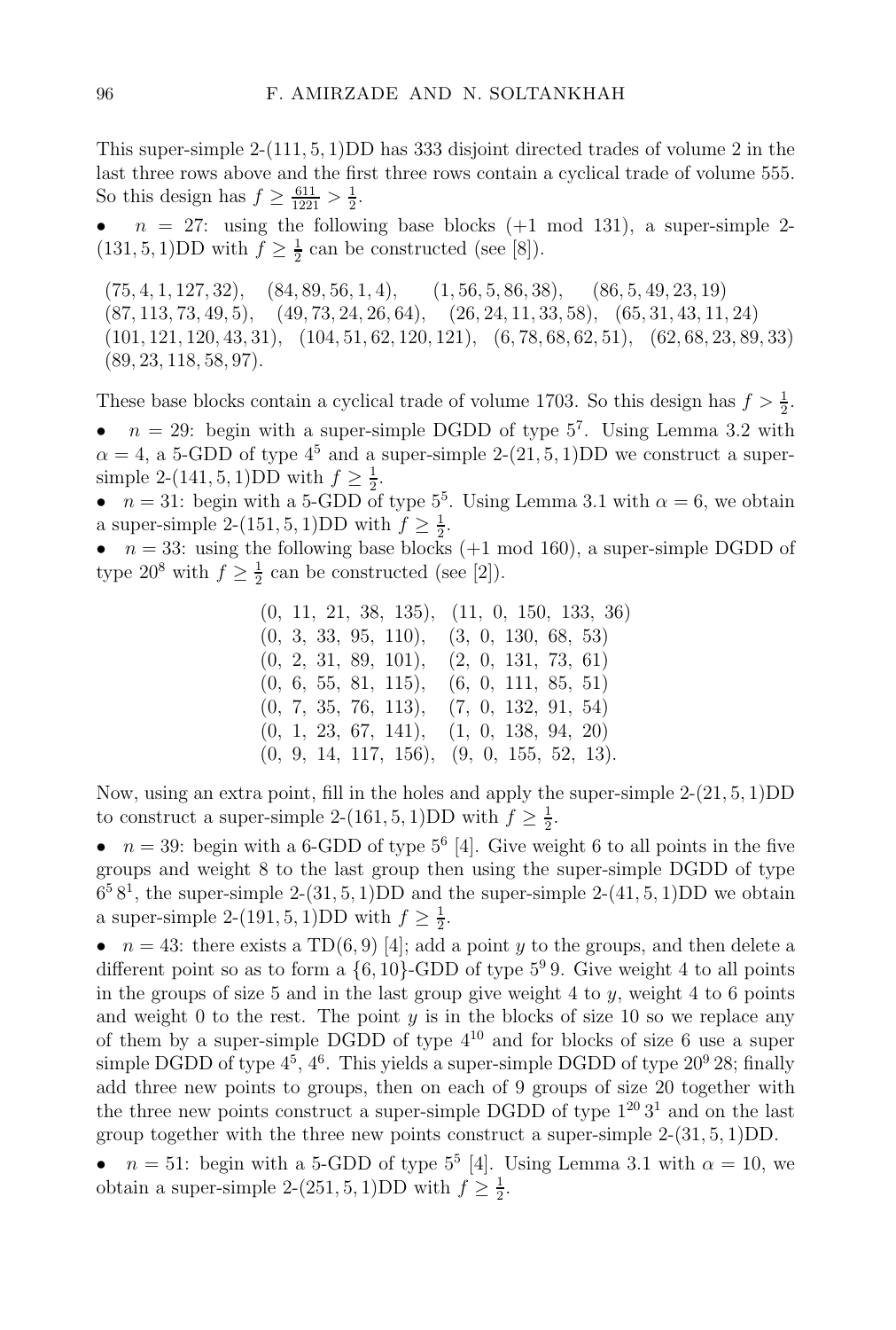•  $n = 59$ : in Lemma 3.4 it is shown that there exists a  $\{5, 6\}$ -GDD of type  $5^54^1$ . Now using Lemma 3.1 with  $\alpha = 10$  we get a super-simple 2-(291, 5, 1)DD with  $f \ge \frac{1}{2}$ .

•  $n = 71$ : begin with a 5-GDD of type 14<sup>5</sup> [4]. Using Lemma 3.1 with  $\alpha = 5$ , we obtain a super-simple 2-(351, 5, 1)DD with  $f \geq \frac{1}{2}$ .

•  $n \in \{75, 83\}$ : in Lemma 3.3 it is shown that there exist a  $\{5, 6\}$ -GDD of type  $7^5 2^1$ and a  $\{5, 6\}$ -GDD of type  $7^5$  6<sup>1</sup>. Now using Lemma 3.1 with  $\alpha = 10$  we get a supersimple 2-(371, 5, 1)DD and a super-simple 2-(411, 5, 1)DD with  $f \ge \frac{1}{2}$ , respectively.

 $n \in \{87, 95, 99, 107, 111, 113, 115, 119, 139, 179\}$ : in Lemma 3.4 it is shown that for all  $x \in \{13, 17, 21, 25\}$  there exists a  $\{5, 6\}$ -GDD of type  $5^x k^1$ , where  $k \leq \frac{5(x-1)}{4}$ .<br>Give weight 6 to all points in the first x groups and weight 0, 6 or 8 to the points in Give weight 6 to all points in the first  $x$  groups and weight 0, 6 or 8 to the points in the last group; then use a super-simple DGDD of type  $6<sup>5</sup> 8<sup>1</sup>$ , a super-simple DGDD of type  $6^5$ , and a super-simple DGDD of type  $6^6$ . If we give weight 6 to all points in the first x groups and weight 6 to two points and weight 8 to one point in the last group or weight 8 to all points in the last group of the  $\{5, 6\}$ -GDD of type  $5^x k^1$ , then we can form a super-simple DGDD of type  $30<sup>x</sup> 20<sup>1</sup>$  or super-simple DGDD of type  $30^x (10(x - 1))^1$ , respectively. Generally for all  $x \in \{13, 17, 21, 25\}$  there exists a super-simple DGDD of type  $30^x g^1$  where  $20 \le g \le 10(x - 1)$ . Since there is a super-simple 2- $(q+1, 5, 1)$ DD where  $q+1 \equiv 1 \pmod{10}$  (except  $q = 90$ ), we can add a new point to this super-simple DGDD of type  $30<sup>x</sup> g<sup>1</sup>$  and construct a super-simple  $2-(30x + g + 1, 5, 1)$ DD with  $f \ge \frac{1}{2}$ . For example, for  $n = 115$  we can take  $x = 17$ <br>and give weight 6 to all points in the first 17 groups and weight 6 to ten points of and give weight 6 to all points in the first 17 groups and weight 6 to ten points of the last group of a  ${5, 6}$ -GDD of type  $5^{17} 20^1$ . This yields a super-simple DGDD of type  $30^{17}60^{1}$ ; now add a new point to this super-simple DGDD to construct a super-simple 2-(571, 5, 1)DD with  $f \ge \frac{1}{2}$ .  $\blacksquare$ 

 $v \equiv 5 \pmod{20}$ 

**LEMMA 3.7** *For all*  $v \in \{25, 45, 65, 85, 105\}$  *there exists a super-simple* 2- $(v, 5, 1)$ *DD* with  $f \ge \frac{1}{2}$ .

**PROOF.** For  $v = 25$ , develop the following base blocks ( $\pm 1$  mod 12) to obtain a super-simple 2-(25, 5, 1)DD with  $f \ge \frac{1}{2}$ .

 $((1, 1), (0, 0), (0, 3), (0, 1), (0, 7)), (0, 3), (0, 0), (1, 0), (1, 8), (0, 5))$ <br> $((1, 0), (1, 11), (0, 0), (1, 3), (1, 10)), ((1, 0), (0, 8), (0, 4), (1, 10), (1, 3))$  $((1, 9), (1, 11), (0, 0), (1, 3), (1, 10)), ((1, 0), (0, 8), (0, 4), (1, 10), (1, 3))$  $((0, 0), (1, 4), \infty, (1, 1), (0, 11)).$ 

For  $v = 45$ , develop the following base blocks under the groups generated by  $(0, \ldots, 21)$   $(22, \ldots, 43)$  to construct a super-simple 2-(45, 5, 1)DD with  $f \ge \frac{1}{2}$  (see [8]).

| (0, 12, 25, 4, 41),  | (15, 37, 14, 12, 0)        |
|----------------------|----------------------------|
| (35, 26, 0, 31, 30), | (24, 4, 22, 30, 31)        |
| (0, 13, 16, 33, 9),  | (9, 33, 43, 23, 11)        |
| (43, 32, 3, 35, 4)   |                            |
| (36, 33, 0, 17, 6),  | $(17, 0, 23, 38, \infty)$  |
| (37, 34, 1, 18, 7),  | $(\infty, 18, 1, 24, 39).$ |
|                      |                            |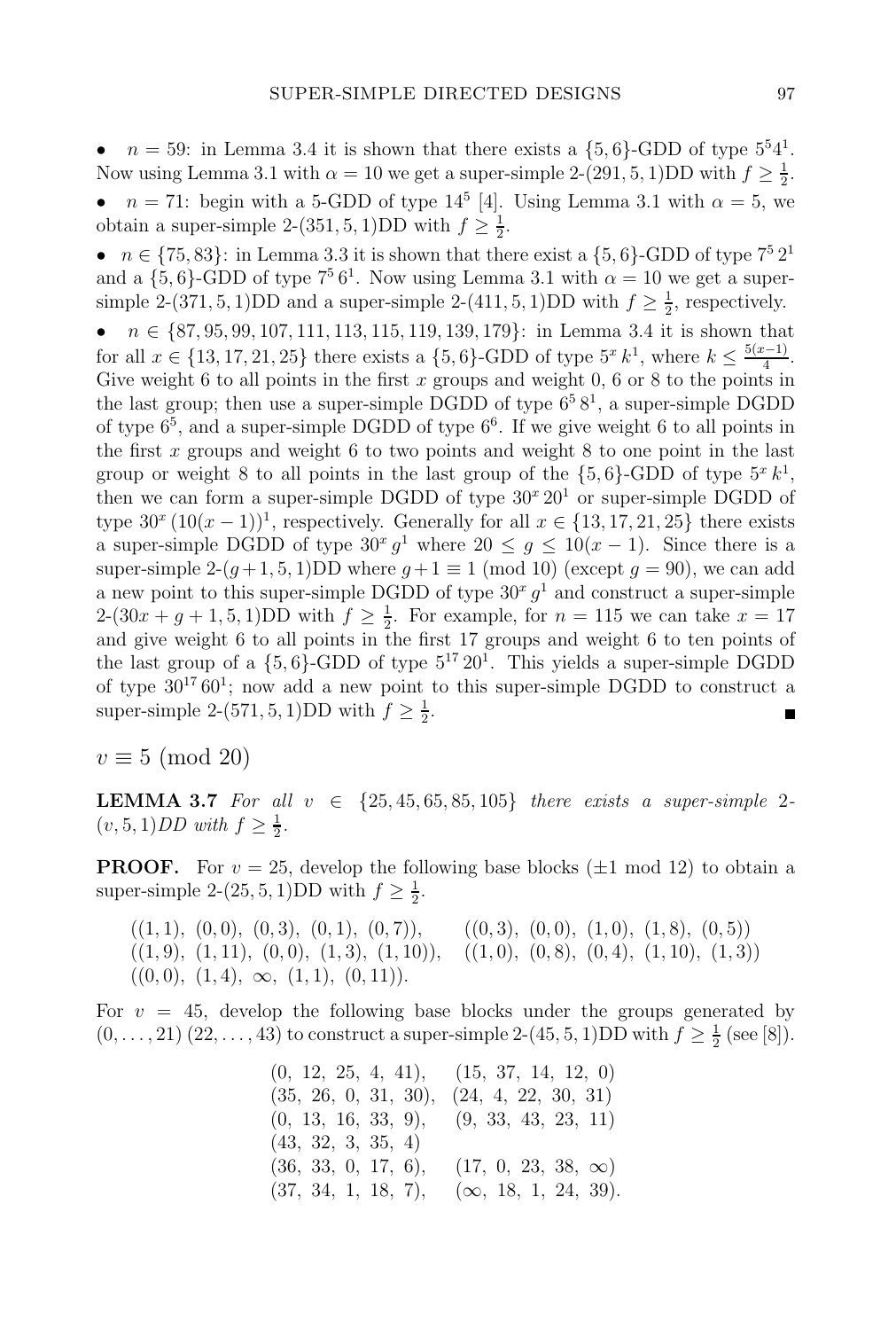The last two rows above is developed by  $+2$  under the groups  $(0,\ldots, 21)$   $(22,\ldots, 43)$ and contain 22 disjoint directed trades of volume 2, the fourth row and the first three rows above contain 11 and 66 disjoint directed trades of volume 2, respectively.

For  $v = 65$ , develop the following base blocks under the groups generated by  $(0, ..., 31)$   $(32, ..., 63)$  to construct a super-simple 2- $(65, 5, 1)$ DD with  $f \ge \frac{1}{2}$  (see [8]).

| (10, 0, 25, 4, 51)  |
|---------------------|
| (24, 16, 0, 45, 46) |
| (48, 47, 34, 0, 44) |
| (33, 56, 0, 37, 28) |
| (61, 38, 9, 59, 32) |
|                     |
| (26, 1, 6, 58, 7)   |
| (25, 0, 5, 57, 6).  |
|                     |

The last two rows above is developed by  $+2$  under the groups  $(0,\ldots,31)$   $(32,\ldots,63)$ and contain 32 disjoint directed trades of volume 2, the sixth row and the first five rows above contain 16 and 160 disjoint directed trades of volume 2, respectively.

For  $v = 85$ , develop the following base blocks  $(+2 \mod 74)$  and construct a  $2 - (11, 5, 1)DD$  on points  $\infty_0, \ldots, \infty_{10}$  to obtain a super-simple 2-(85, 5, 1)DD with  $f \ge \frac{1}{2}$  (see [1]).

| $(0, 10, 59, 18, 61)$ ,         | (28, 1, 53, 10, 0)          |                    |
|---------------------------------|-----------------------------|--------------------|
| (5, 1, 59, 69, 31),             | (59, 1, 63, 29, 4)          |                    |
| (21, 0, 69, 7, 29),             | $(0, 21, \infty_0, 3, 72)$  |                    |
| $(0, 9, \infty_1, 41, 14),$     | $(9, 0, \infty_2, 23, 20)$  |                    |
| $(47, 32, \infty_3, 0, 67),$    | $(67, 0, \infty_4, 65, 48)$ |                    |
| (0, 52, 36, 12, 6),             | (36, 52, 16, 2, 35),        | (11, 52, 0, 4, 17) |
| $(13, 42, \infty_5, 0, 31)$     |                             |                    |
| $(39, 0, \infty_6, 62, 15)$     |                             |                    |
| $(0, 37, \infty_7, 1, 2)$       |                             |                    |
| $(4, 57, \infty_8, 49, 0)$      |                             |                    |
| $(37, 8, \infty_9, 0, 5)$       |                             |                    |
| $(31, 44, \infty_{10}, 0, 55).$ |                             |                    |
|                                 |                             |                    |

This super-simple 2-(85, <sup>5</sup>, 1)DD has 185 disjoint directed trades of volume 2 in the first five rows above, the sixth row contains a cyclical trade of volume 111 and any of the last six rows above is a cyclical trade of volume 37. So this design has  $f \geq \frac{185 + 56 + 6*19 + 2}{714} \geq \frac{1}{2}.$ 

To construct a super-simple 2-(105, 5, 1)DD use a TD(5, 5), add a point y to the groups then delete a different point so as to form a  $\{5,6\}$ -GDD of type  $4^5$ 5. Give weight 4 to the points in all groups. This yields a super-simple DGDD of type  $(16<sup>5</sup>20)$ . Finally add five new points to groups, then on each group of size 16 together with the five new points construct a super-simple DGDD of type  $(1^{16} 5^1)$  and on the last group together with the five new points construct a super-simple 2-(25, 5, 1)DD.<br>This design has  $f > \frac{1}{2}$ . This design has  $f \geq \frac{1}{2}$ .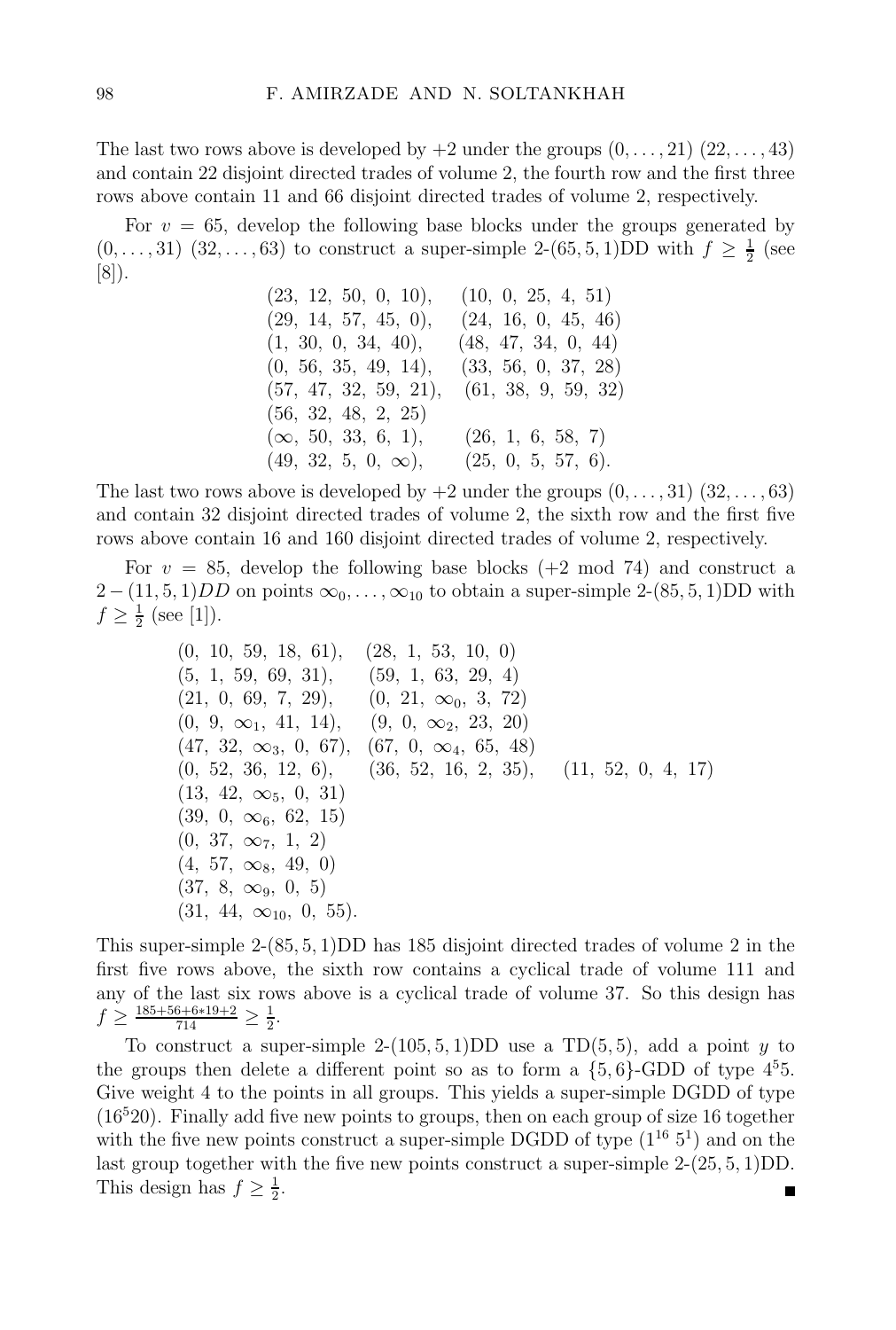**THEOREM 3.2** For all  $v \equiv 5 \pmod{20}$ ;  $v > 5$  there exists a super-simple 2- $(v, 5, 1)$ *DD* with  $f \ge \frac{1}{2}$ *.* 

**PROOF.** For  $v = 25, 45, 65, 85$ , see the previous lemma. In Lemma 3.4 it is shown that for all n except  $n \in \{2, 11, 17, 23, 32\}$  there exists a  $\{5, 6\}$ -GDD of type  $5^{4n+1}x^1$ where  $x \le 5n$ ;  $x \equiv 1 \pmod{5}$ . Give weight 4 to all points in the groups then using the super-simple DGDDs of type  $(4^5)$  and of type  $(4^6)$ , the super-simple 2- $(21, 5, 1)$ DD, the super-simple 2- $(4x+1, 5, 1)$ DD we obtain a super-simple 2- $(80n+4x+21, 5, 1)$ DD with  $f \geq \frac{1}{2}$ . For  $n \in \{11, 17, 23, 32\}$  we can use the  $\{5, 6\}$ -GDD of type  $5^{4t+1}x^1$  that  $t \in \{10, 16, 22, 31\}$  and  $x > 31$ .  $x = 1 \pmod{5}$ . Eventually it remains the values  $t \in \{10, 16, 22, 31\}$  and  $x \geq 31$ ;  $x \equiv 1 \pmod{5}$ . Eventually it remains the values  ${125,\ldots, 265, 325, 345, 425}.$ 

•  $v = 125$ : there exists a super-simple DGDD of type  $(5^5)$ . Give weight 5 to the points in all groups of size  $5$  and use a GDD of type  $5^5$ . This yields a supersimple DGDD of type  $(25^5)$  with  $f \geq \frac{1}{2}$ . It's sufficient to construct a super-simple 2.(25.5, 1)DD with  $f > \frac{1}{2}$  on the points of each group. 2-(25, 5, 1)DD with  $f \geq \frac{1}{2}$  on the points of each group.<br>  $\bullet$   $v \in 1145, 185, 265$ , there exist  $\frac{15}{2}$  6. CDDs of the

 $v \in \{145, 185, 265\}$ : there exist  $\{5, 6\}$ -GDDs of type  $6^6$ ,  $5^86$  and  $11^6$  [8]. Use Lemma 3.1 with  $\alpha = 4$ .<br>•  $v = 165$ : there exist

 $v = 165$ : there exists a super-simple DGDD of type  $(4^{10})$ . Give weight 4 to the points in all groups of size 4 and use a GDD of type 4<sup>5</sup>. This yields a super-simple DGDD of type  $(16^{10})$  with  $f \geq \frac{1}{2}$ . Now add five new points to groups, then on each of the 10 groups together with the five new points construct a super-simple DGDD 9 of the 10 groups together with the five new points construct a super-simple DGDD of type  $(1^{16} 5^1)$  and on the last group together with the five new points construct a super-simple  $2-(21, 5, 1)$ DD.

•  $v = 205$ : there exists a TD(6, 17) [4]. Give weight 2 to the points in all groups then using the super-simple DGDD of type  $(2^6)$  and a super-simple  $2-(35, 5, 1)DD$ with  $f \ge \frac{1}{2}$  (refer to  $v \equiv 15 \pmod{20}$ ) we obtain a super-simple 2-(205, 5, 1)DD with  $f > \frac{1}{2}$  $f \geq \frac{1}{2}$ .

•  $v = 225$ : there exists a super-simple DGDD of type  $(5^9)$ . Give weight 5 to the points in all groups then replace any groups by a super-simple 2-(25, <sup>5</sup>, 1)DD and any blocks by a GDD of type  $5<sup>5</sup>$ .

•  $v = 245$ : there exists a super-simple DGDD of type  $(5^7)$ . Give weight 7 to the points in all groups then replace any groups by a super-simple 2-(35, <sup>5</sup>, 1)DD and any blocks by a GDD of type 7<sup>5</sup>.

•  $v \in \{325, 345, 425\}$ : in Lemma 3.3 it is shown that there exist  $\{5, 6\}$ -GDDs of types 15<sup>5</sup>6, 15<sup>5</sup>11 and 20<sup>5</sup>6. Now use Lemma 3.1 with  $\alpha = 4$ .

 $v \equiv 15 \pmod{20}$ 

**LEMMA 3.8** *For all*  $v \in \{35, 55, 75, 95, 115, 135\}$  *there exists a super-simple* 2- $(v, 5, 1)$ *DD* with  $f \ge \frac{1}{2}$ *.* 

**PROOF.** For  $v = 35$ , develop the following base blocks under the groups generated by  $(1, ..., 17)(18, ..., 34)$  to construct a super-simple 2- $(35, 5, 1)$ DD with  $f \ge \frac{1}{2}$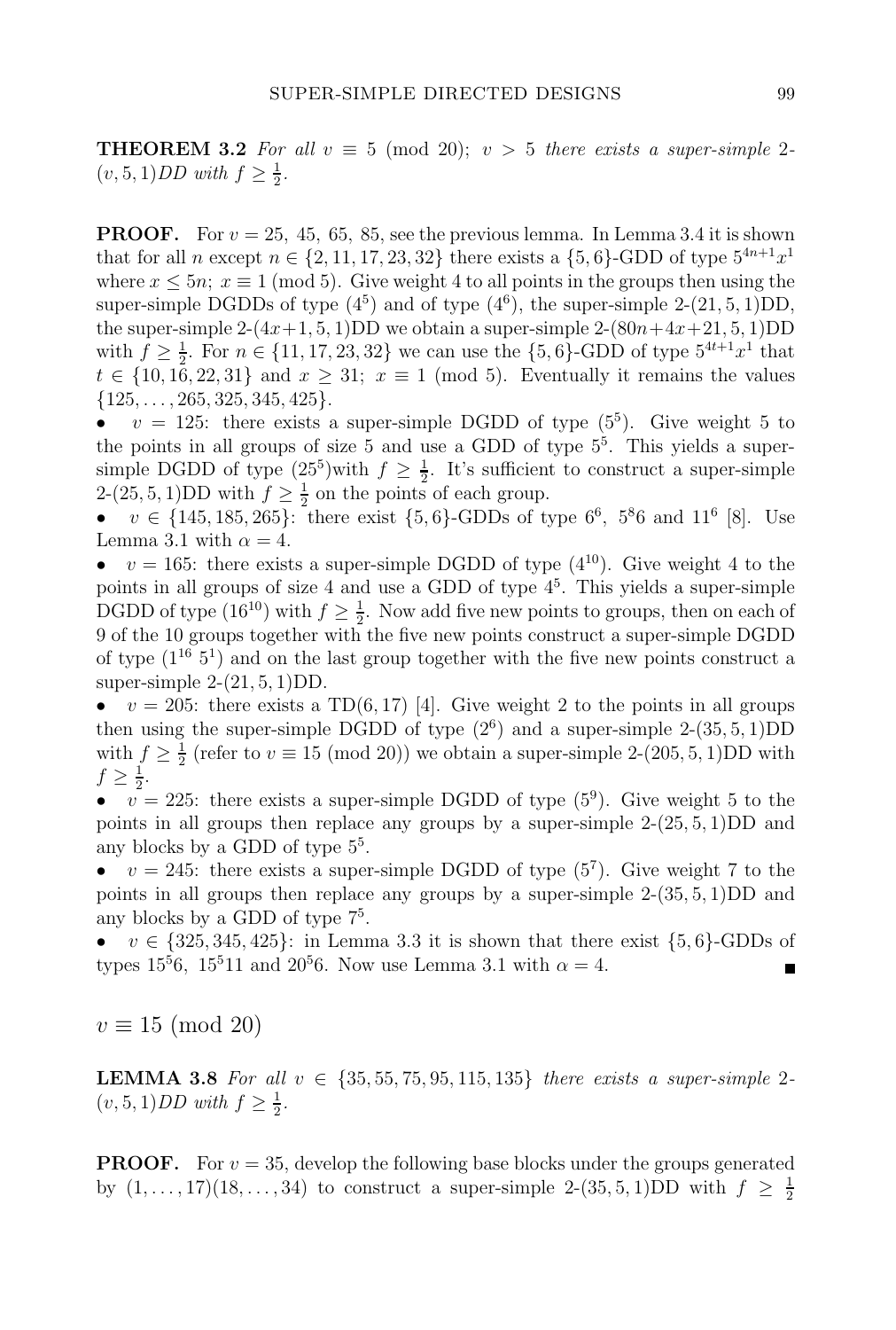(see [8]).

 $(1, 9, 4, 6, 2),$   $(33, 27, 32, 9, 1)$ <br> $(6, 30, 23, 10, 19), (9, 32, 3, 23, 30)$  $(6, 30, 23, 10, 19), (9, 32, 3, 23, 30)$ <br> $(1, 34, 26, 29, 7), (28, 17, 32, 7, 29)$  $(1, 34, 26, 29, 7),$  $(18, 2, \infty, 1, 20).$ 

For  $v = 55$ , develop the following base blocks  $(+2 \text{ mod } 54)$  to construct a supersimple 2-(55, 5, 1)DD with  $f \ge \frac{1}{2}$  (see [1]).

| (0, 28, 7, 16, 8),        | (3, 25, 10, 7, 28)   |
|---------------------------|----------------------|
| (0, 53, 27, 4, 17),       | (11, 7, 17, 4, 34)   |
| (48, 34, 39, 9, 0),       | (37, 9, 39, 25, 17)  |
| (30, 40, 0, 11, 23),      | (18, 40, 30, 12, 7)  |
| (52, 17, 0, 1, 50),       | (23, 17, 52, 37, 36) |
| $(11, 22, \infty, 0, 9).$ |                      |
|                           |                      |

For  $v = 75$ , develop the following base blocks  $(+2 \text{ mod } 74)$  to construct a supersimple 2-(75, 5, 1)DD with  $f \ge \frac{1}{2}$  (see [1]).

| (6, 0, 47, 44, 3),       | (40, 26, 65, 3, 44)  |
|--------------------------|----------------------|
| (20, 13, 32, 0, 40),     | (72, 27, 32, 13, 22) |
| (17, 42, 0, 31, 48),     | (37, 31, 0, 19, 70)  |
| (29, 64, 63, 52, 0),     | (68, 53, 52, 63, 44) |
| (26, 5, 43, 69, 1),      | (5, 26, 52, 8, 54)   |
| (25, 3, 27, 1, 43),      | (54, 16, 3, 25, 32)  |
| (60, 7, 61, 0, 65),      | (53, 54, 15, 61, 7)  |
| $(2, 15, \infty 59, 0).$ |                      |
|                          |                      |

For  $v = 95$ , develop the following base blocks as follows (see [1]). The base blocks in the first three rows are developed by  $(+6 \text{ mod } 84)$  and each of them forms 7 blocks. In the base blocks (49, 7, 6, 48,  $\infty_2$ ) and (51, 9, 8, 50,  $\infty_0$ ), 5-tuples  $(1, 43, 42, 0, \infty_2)$  and  $(3, 45, 44, 2, \infty_0)$  must be changed to  $(1, 43, 0, 42, \infty_2)$ and  $(3, 45, 2, 44, \infty_0)$ , respectively. The other base blocks are developed by  $(+2 \text{ mod } 84)$ .  $\infty_0$  in the 4th row is replaced by  $\infty_x$  when adding any values congruent to 2x (mod 6). Every base block in 14th row forms 14 blocks and also blocks in this row form a cyclical trade of volume 3. Eventually construct a  $2-(11, 5, 1)DD$  on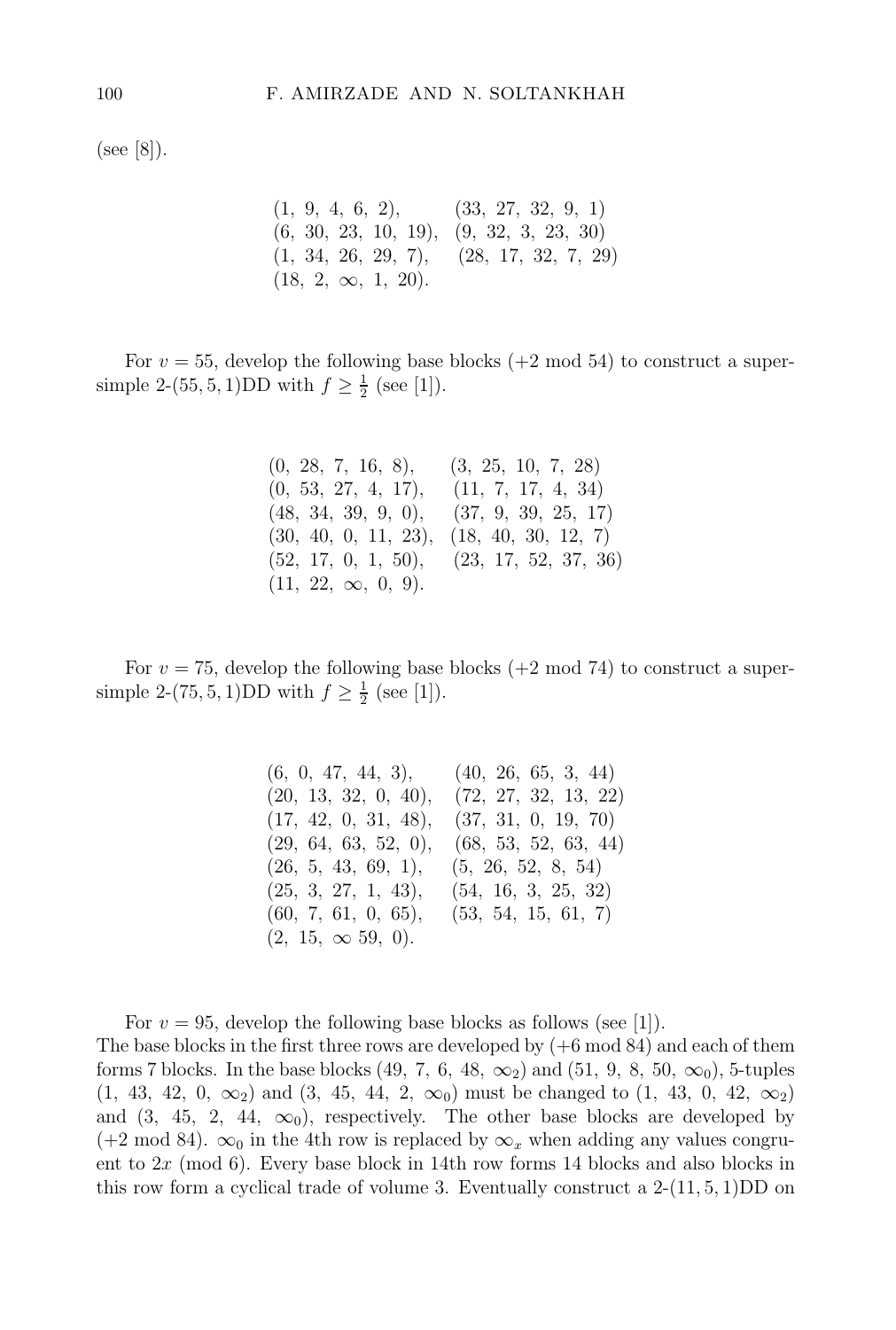```
(5, 47, \infty_0, 42, 0), (47, 5, 4, 46, \infty_1)<br>
(7, 49, \infty_1, 44, 2), (49, 7, 6, 48, \infty_2)(7, 49, \infty_1, 44, 2), (49, 7, 6, 48, \infty_2)<br>(9, 51, \infty_2, 46, 4), (51, 9, 8, 50, \infty_0)(9, 51, \infty_2, 46, 4),<br>(\infty_0, 34, 79, 62, 3),(30, 67, 34, \infty_0, 47)<br>(31, 13, 81, 60, 23)(83, 69, 18, 81, 13),<br>(1, 47, 70, 2, 21),(21, 2, 53, 46, 57)<br>(74, 24, 67, 56, 26)(26, 56, 20, 44, 59), (74, 24, 67, 56,<br>(32, 46, 0, 8, 58), (8, 0, 64, 9, 70)(32, 46, 0, 8, 58), (8, 0, 64, 9, 70)<br>
(61, 78, 25, 1, 63), (33, 67, 63, 1, 36)(61, 78, 25, 1, 63), (33, 67, 63, 1, 36)<br>(81, 18, \infty_3, 2, 75), (4, 31, \infty_4, 75, 2)(81, 18, \infty_3, 2, 75), (4, 31, \infty_4, 75, 2)<br>(13, 20, \infty_5, 10, 1), (1, 10, \infty_6, 50, 7)
(13, 20, \infty_5, 10, 1),(74, 57, \infty_7, 13, 0)(0, 5, \infty_8, 59, 20)(12, 61, \infty_9, 33, 8), (40, 5, \infty_9, 61, 36), (68, 33, \infty_9, 5, 64)(71, 62, \infty_{10}, 0, 61).
```
For  $v = 115$ , develop the following base blocks as follows, (see [1]). First in the following blocks  $\infty_0$  is replaced by  $\infty_1$  when adding 2 (mod 104).

| $(9, 61, 56, 4, \infty_0),$    | $(61, 9, 36, 88, \infty_1)$   |
|--------------------------------|-------------------------------|
| $(13, 65, 60, 8, \infty_0),$   | $(65, 13, 40, 92, \infty_1)$  |
| $(17, 69, 64, 12, \infty_0),$  | $(69, 17, 44, 96, \infty_1)$  |
| $(21, 73, 68, 16, \infty_0),$  | $(73, 21, 48, 100, \infty_1)$ |
| $(25, 77, 72, 20, \infty_0),$  | $(77, 25, 52, 0, \infty_1)$   |
| $(29, 81, 76, 24, \infty_0),$  | $(81, 29, 4, 56, \infty_1)$   |
| $(33, 85, 80, 28, \infty_0),$  | $(85, 33, 8, 60, \infty_1)$   |
| $(37, 89, 84, 32, \infty_0),$  | $(89, 37, 12, 64, \infty_1)$  |
| $(41, 93, 88, 36, \infty_0),$  | $(93, 41, 16, 68, \infty_1)$  |
| $(45, 97, 92, 40, \infty_0),$  | $(97, 45, 20, 72, \infty_1)$  |
| $(49, 101, 96, 44, \infty_0),$ | $(101, 49, 24, 76, \infty_1)$ |
| $(53, 1, 100, 48, \infty_0),$  | $(1, 53, 28, 80, \infty_1)$   |
| $(57, 5, 0, 52, \infty_0),$    | $(5, 57, 32, 84, \infty_1)$   |
|                                |                               |

Then develop the following base blocks (+2 mod 104), in the first row  $\infty_0$  is replaced by  $\infty_1$  when adding any values congruent to 2 (mod 4). The base block in the 11th row contains four disjoint cyclical trades of volume 13, and also about the base block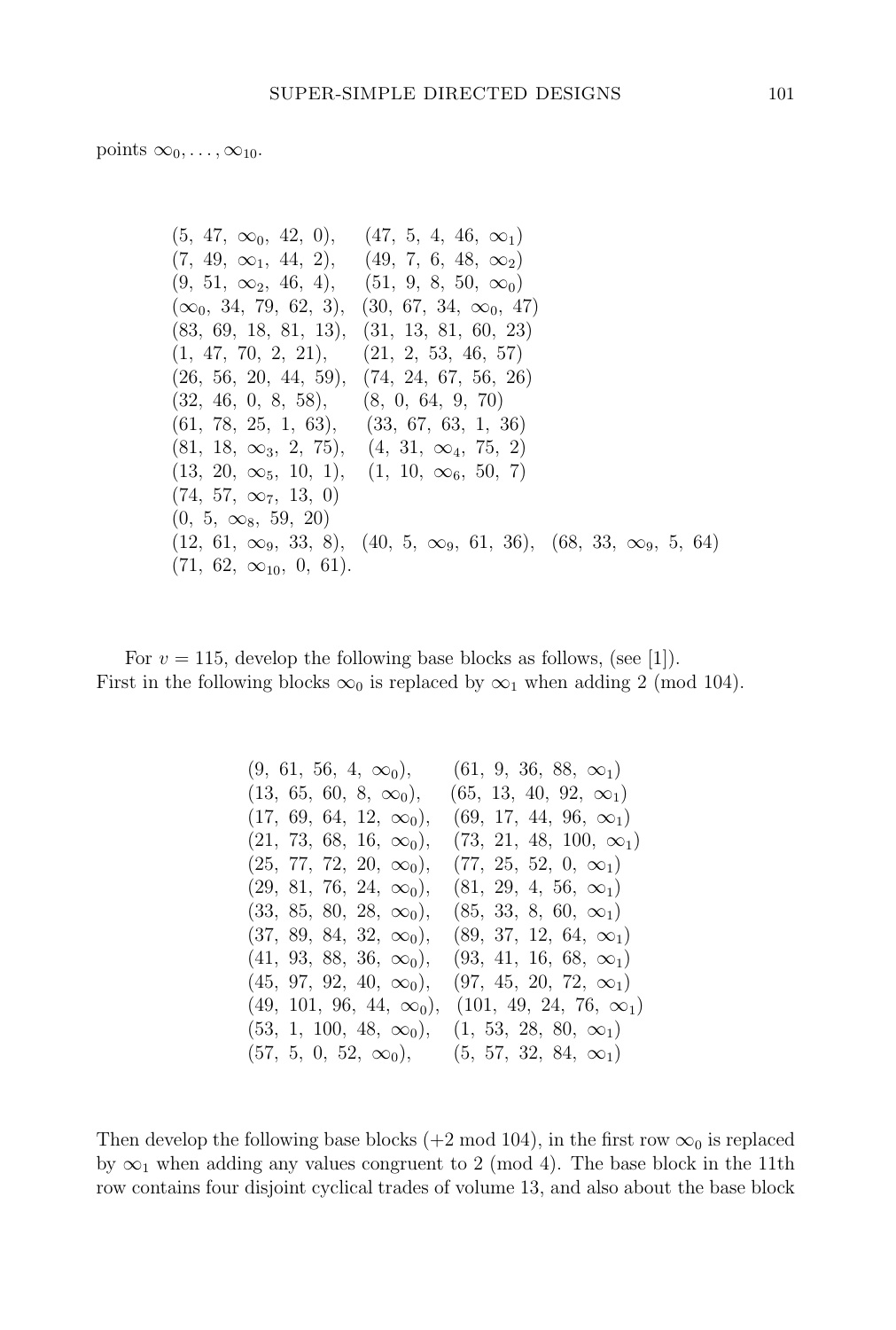in the 13th row.

 $(\infty_0, 47, 2, 4, 41), (4, 2, 44, 26, 49)$ <br>(14, 27, 0, 15, 11), (8, 71, 73, 11, 15)  $(14, 27, 0, 15, 11), (8, 71, 73, 11, 15)$ <br> $(1, 51, 71, 81, 34), (91, 88, 51, 1, 9)$  $(1, 51, 71, 81, 34), (91, 88, 51, 1, 9)$ <br> $(0, 51, 49, 29, 87), (51, 0, 91, 77, 68)$  $(0, 51, 49, 29, 87), (51, 0, 91, 77, 68)$ <br>  $(90, 0, 30, 20, 99), (7, 46, 30, 0, 26)$  $(90, 0, 30, 20, 99),$ <br> $(88, 73, 38, 0, 32),$  $(88, 73, 38, 0, 32), (54, 66, 58, 32, 0)$ <br> $(91, 55, 0, 61, 73), (89, 94, \infty_2, 61, 0)$  $(89, 94, \infty_2, 61, 0)$ <br>(97, 98, 53, 0, 27)  $(0, 53, \infty_3, 85, 56),$ <br>(31, 68, 0, 21, 76),  $(21, 0, \infty_4, 93, 92)$  $(86, 63, \infty_5, 79, 0)$  $(40, 19, \infty_6, 11, 0)$  $(75, 0, \infty_7, 62, 103)$  $(0, 19, \infty_8, 43, 28)$  $(69, 0, \infty<sub>9</sub>, 80, 31)$  $(83, 44, \infty_{10}, 0, 35).$ 

Eventually construct a 2-(11, 5, 1)DD on points  $\infty_0, \ldots, \infty_{10}$ .

For  $v = 135$ , develop the following base blocks as follows, (see [1]).

| $(\infty_1, 4, 89, 18, 69)$ ,    | (29, 21, 18, 89, 53)            | $(+6 \mod 114)$ form 6 blocks                               |
|----------------------------------|---------------------------------|-------------------------------------------------------------|
| $(\infty_1, 26, 111, 40, 91)$ ,  | (51, 43, 40, 111, 75)           | $(+6 \mod 114)$ form 8 blocks                               |
| $(\infty_1, 60, 31, 74, 11),$    | (85, 77, 74, 31, 109)           | $(+6 \mod 114)$ form 8 blocks                               |
| $(2, 87, 16, 67, \infty_1),$     | (27, 19, 16, 87, 51)            | $(+6 \mod 114)$ form 4 blocks                               |
| $(12, 97, 26, 77, \infty_1),$    | (37, 29, 26, 97, 61)            | $(+6 \mod 114)$ form 8 blocks                               |
| $(46, 17, 60, 111, \infty_1),$   | (71, 63, 60, 17, 95)            | $(+6 \mod 114)$ form 8 blocks                               |
| $(80, 51, 94, 31, \infty_1),$    | (105, 97, 94, 51, 15)           | $(+6 \mod 114)$ form 6 blocks                               |
| $(0, \infty_0, 11, 37, 98),$     | (37, 11, 33, 75, 95)            | $(+10 \mod 114)$ form 11 blocks                             |
| $(112, \infty_0, 9, 35, 96),$    | (35, 9, 31, 73, 93)             | $(+10 \mod 114)$ form 9 blocks                              |
| $(110, \infty_0, 7, 33, 94),$    | (33, 7, 29, 71, 91)             | $(+10 \mod 114)$ form 3 blocks                              |
| $(88, 99, 11, \infty_0, 72),$    | (11, 99, 7, 49, 69)             | $(+10 \mod 114)$ form 11 blocks                             |
| $(86, 97, 9, \infty_0, 70),$     | (9, 97, 5, 47, 67)              | $(+10 \mod 114)$ form 9 blocks                              |
| $(62, \infty_0, 73, 99, 46),$    | (99, 73, 95, 23, 43)            | $(+10 \mod 114)$ form 5 blocks                              |
| $(36, 47, 73, \infty_0, 20),$    | (73, 47, 69, 111, 17)           | $(+10 \mod 114)$ form 5 blocks                              |
| $(84, 95, 7, \infty_0, 68),$     | (7, 95, 3, 45, 65)              | $(+10 \mod 114)$ form 3 blocks                              |
| $(61, 0, \infty_4, 64, 63),$     |                                 | $(0, 61, \infty_3, 112, 101), (101, 112, \infty_2, 50, 57)$ |
| (103, 101, 17, 1, 35),           | (25, 19, 35, 1, 48)             |                                                             |
| (4, 96, 28, 0, 60),              | (112, 74, 104, 60, 0)           |                                                             |
| (10, 60, 1, 82, 76),             | (33, 82, 1, 70, 90)             |                                                             |
| (110, 35, 40, 41, 0),            | $(0, 41, \infty_{20}, 97, 42)$  |                                                             |
| (34, 10, 59, 0, 31),             | $(31, 0, \infty_{19}, 48, 67)$  |                                                             |
| $(88, 105, \infty_{18}, 83, 0),$ | $(80, 95, \infty_{17}, 0, 83)$  |                                                             |
| $(5, 26, \infty_{16}, 0, 79),$   | $(102, 75, \infty_{15}, 79, 0)$ |                                                             |
|                                  |                                 |                                                             |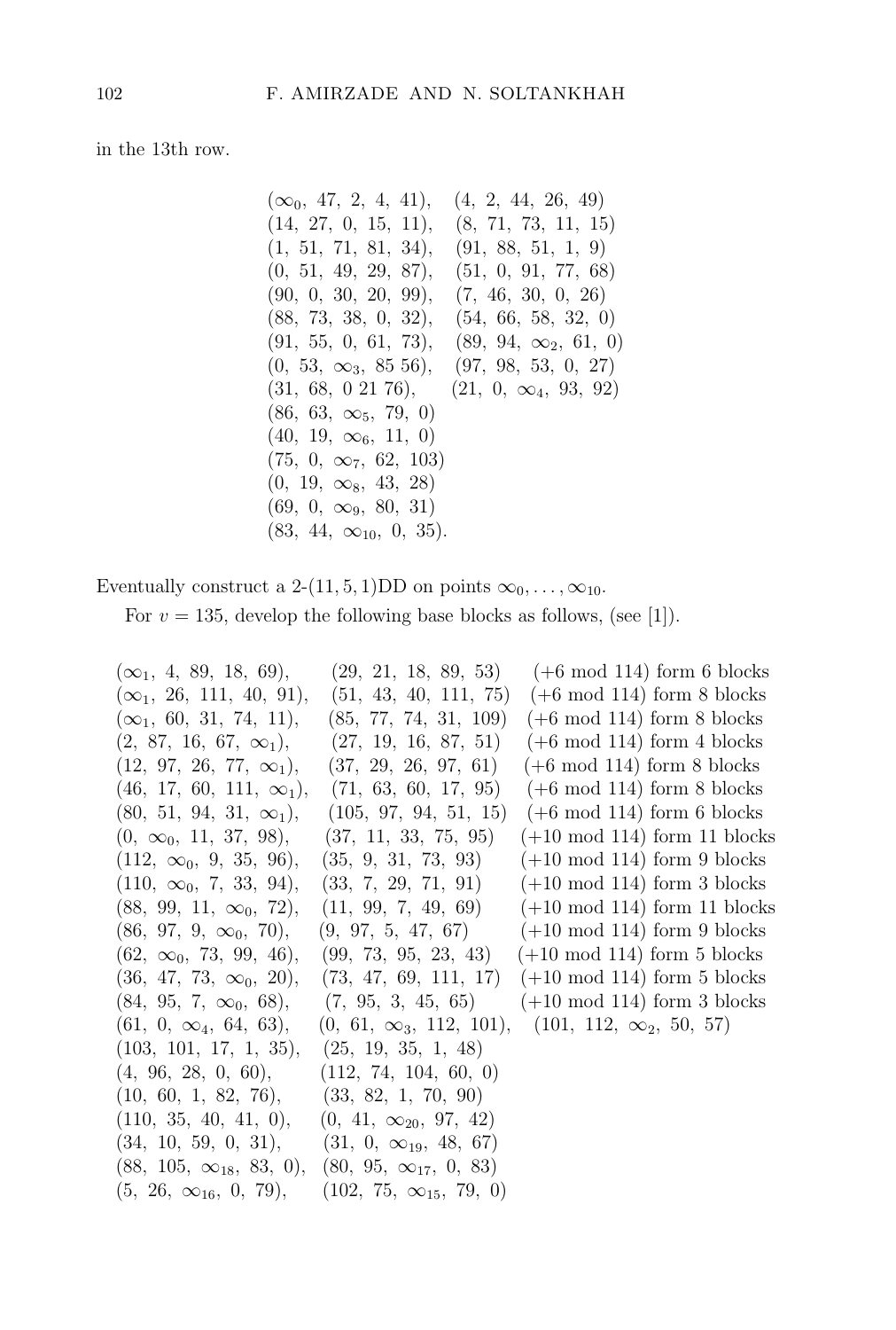$(13, 46, \infty_{14}, 89, 0), (23, 108, \infty_{13}, 0, 89)$  $(15, 56, \infty_{12}, 0, 23)$  $(76, 19, \infty_{11}, 9, 0)$  $(32, 107, \infty_{10}, 37, 0)$  $(0, 77, \infty<sub>9</sub>, 13, 28)$  $(87, 18, \infty_8, 0, 27)$  $(43, 0, \infty_7, 36, 29)$  $(1, 0, \infty_6, 94, 73)$  $(17, 0, \infty_5, 84, 69)$ 

Any of base blocks from 16th row to the last row is developed by  $(+2 \mod 114)$ . In base block (25, <sup>19</sup>, <sup>35</sup>, <sup>1</sup>, 48), 5-tuples (71, <sup>65</sup>, <sup>81</sup>, <sup>47</sup>, 94), (77, <sup>71</sup>, <sup>87</sup>, <sup>53</sup>, 100), (61, <sup>55</sup>, <sup>71</sup>, <sup>37</sup>, 84) and (55, <sup>49</sup>, <sup>65</sup>, <sup>31</sup>, 78) must be changed to (71, <sup>81</sup>, <sup>47</sup>, <sup>94</sup>, 65), (77, <sup>87</sup>, <sup>53</sup>, <sup>100</sup>, 71), (61, <sup>55</sup>, <sup>37</sup>, <sup>71</sup>, 84) and (55, <sup>49</sup>, <sup>31</sup>, <sup>65</sup>, 78), respectively. And also in base block (103, <sup>101</sup>, <sup>17</sup>, <sup>1</sup>, 35), 5-tuples (53, <sup>51</sup>, <sup>81</sup>, <sup>65</sup>, 99), (59, <sup>57</sup>, <sup>87</sup>, <sup>71</sup>, 105), (25, <sup>23</sup>, <sup>53</sup>, <sup>37</sup>, 71) and (19, <sup>17</sup>, <sup>47</sup>, <sup>31</sup>, 65) must be changed to (53, <sup>51</sup>, <sup>65</sup>, <sup>81</sup>, 99), (59, <sup>57</sup>, <sup>71</sup>, <sup>87</sup>, 105), (25, <sup>23</sup>, <sup>71</sup>, <sup>53</sup>, 37) and (19, <sup>17</sup>, <sup>65</sup>, <sup>47</sup>, 31), respectively.

Any of the last four base blocks above contains three disjoint cyclical trades of volume 19. And base blocks in the 16th row contain five disjoint cyclical trades of volume 15 (for example see the following cyclical trade) and 48 directed trades of volume 2.

 $(65, 4, \infty_4, 68, 67), (4, 65, \infty_3, 2, 105), (105, 2, \infty_2, 54, 61), (43, 54, \infty_2, 106, 113),$  $(95, 106, \infty_2, 44, 51), (33, 44, \infty_2, 96, 103), (85, 96, \infty_2, 34, 41), (23, 34, \infty_2, 86, 93),$  $(75, 86, \infty_2, 24, 31), (13, 24, \infty_2, 76, 83), (65, 76, \infty_2, 14, 21), (3, 14, \infty_2, 66, 73),$  $(55, 66, \infty_2, 4, 11), (68, 15, \infty_3, 66, 55), (15, 68, \infty_4, 18, 17).$ 

Eventually it is sufficient to construct a 2-(21, 5, 1)DD on points  $\infty_0, \ldots, \infty_{20}$  and to take the following blocks.

 $(\infty_1, 106, 77, 6, 57),$   $(17, 9, 6, 77, 41)$ <br> $(108, \infty_1, 79, 8, 59),$   $(19, 11, 8, 79, 43)$  $(108, \infty_1, 79, 8, 59), (19, 11, 8, 79, 43)$ <br> $(\infty_1, 112, 83, 12, 63), (23, 15, 12, 83, 47)$  $(\infty_1, 112, 83, 12, 63), (23, 15, 12, 83, 47)$ <br>  $(0, \infty_1, 85, 14, 65), (25, 17, 14, 85, 49)$  $(0, \infty_1, 85, 14, 65),$   $(25, 17, 14, 85, 49)$ <br> $(65, \infty_1, 94, 108, 45),$   $(71, \infty_1, 100, 0, 51),$  $(65, \infty_1, 94, 108, 45), (71, \infty_1, 100, 0, 51), (6, 91, \infty_1, 20, 71)$ <br> $(40, 11, \infty, 54, 105), (74, 45, \infty, 88, 25), (26, 37, \infty, 63, 10)$  $(40, 11, \infty_1, 54, 105), (74, 45, \infty_1, 88, 25), (26, 37, \infty_0, 63, 10)$ <br> $(5, 111, 108, 65, 29)$   $(11, 3, 0, 71, 35)$   $(31, 23, 20, 91, 55)$ (5, 111, 108, 65, 29), (11, 3, 0, 71, 35), (31, 23, 20, 91, 55)<br>(65, 57, 54, 11, 89), (99, 91, 88, 45, 9), (63, 37, 59, 101, 7).  $(65, 57, 54, 11, 89),$ 

**THEOREM 3.3** For all  $v \equiv 15 \pmod{20}$ ;  $v > 15$  there exists a super-simple  $2-(v, 5, 1)DD$  with  $f \ge \frac{1}{2}$ .

**PROOF.** For  $v = 35, 55, 75, 95, 115, 135$ , see the previous Lemma. In Lemma 3.4 it is shown that for all n except  $n \in \{2, 11, 17, 23, 32\}$  there exists a  $\{5, 6\}$ -GDD of type  $5^{4n+1}x^1$  where  $x \le 5n$ . Give weight 6 to all points in the first  $4n+1$  groups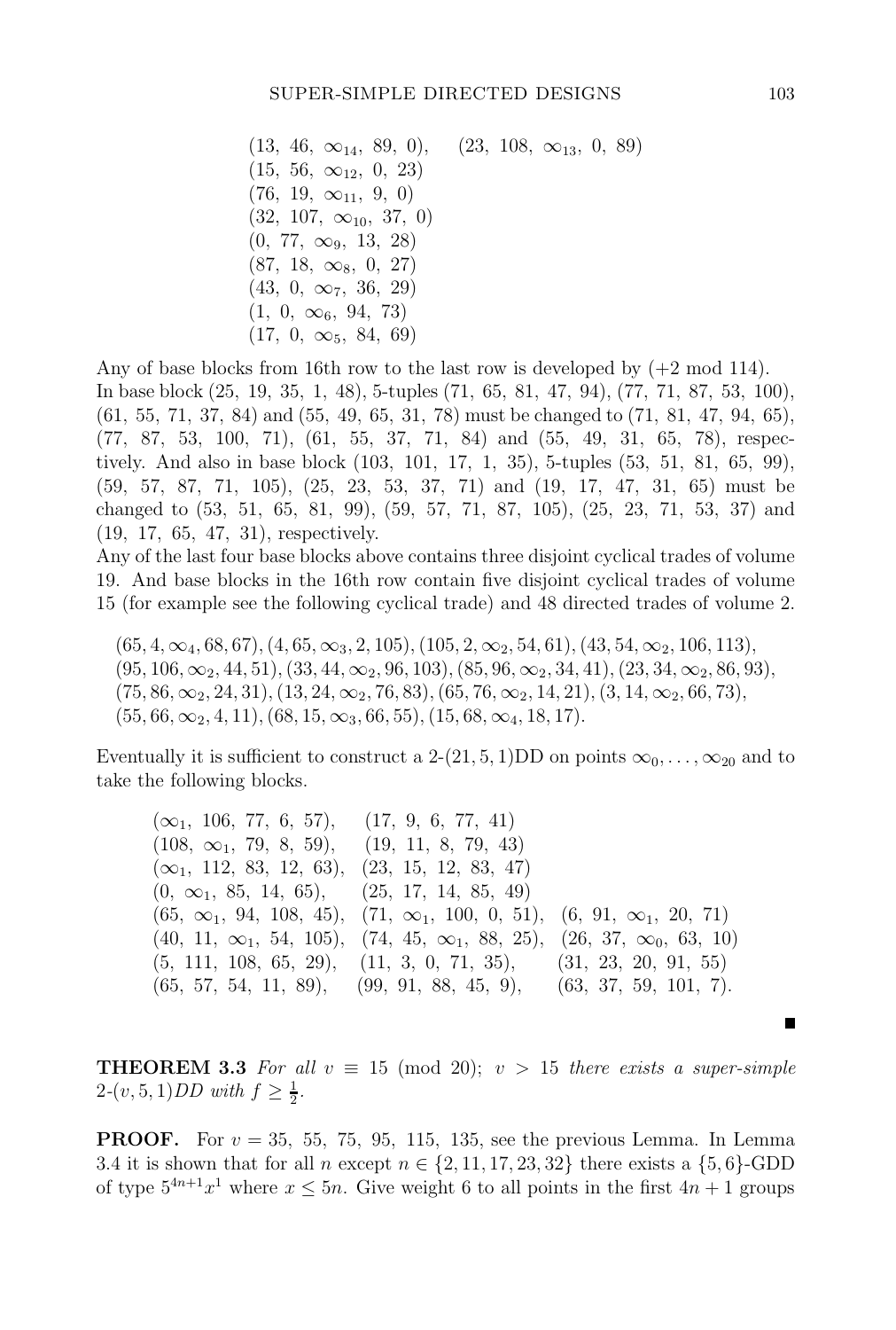and weight 0, 6 or 8 to the points in the last group then use the super-simple DGDD of type  $(6^58^1)$ , super-simple DGDD of type  $(6^5)$ , super-simple DGDD of type  $(6^6)$ . If we give weight 6 to all points in the first  $4n + 1$  groups and weight 8 to three points or weight 8 to all points in the last group of  $\{5, 6\}$ -GDD of type  $5^x k^1$  then we can form a super-simple DGDD of type  $(30^{4n+1}24^1)$  or super-simple DGDD of type  $(30^{4n+1}40n^1)$  respectively. Generally for all n except  $n \in \{2, 11, 17, 23, 32\}$  there exists a super-simple DGDD of type  $(30^{4n+1}g^1)$  where  $24 \leq g \leq 40n$ . There exists a super-simple 2-(31, 5, 1)DD. Therefor if there is a super-simple  $2-(g+1, 5, 1)DD$ where  $q + 1 \equiv 5 \pmod{20}$ , we can add a new point to this super-simple DGDD of type  $(30^{4n+1}g^1)$  and construct a super-simple  $2-(120n+30+g+1,5,1)$ DD. It remains the values  $\{155, 195, \ldots, 395, 515\}.$ 

•  $v = 155$ : first we form a super-simple DGDD of type  $(31^5)$  as follows.

For constructing of super-simple DGDD of type  $(31^5)$ , we can use the following result which is obtained in [1].

**LEMMA 3.9** [1] *If* q *is a odd prime power, then there exists a super-simple*  $TD_2(q, q)$ *which is the union of two TD* $(q, q)$ *s.* 

Now applying Lemma 3.5 with  $k = 5$  and  $q = 31$  and using previous lemma we can obtain a super-simple (5, 2)-GDD of type  $31^5$  which is the union of two  $TD(5, 31)$ s. Now by a suitable arrangement in these two  $TD(5, 31)$ s we can construct a supersimple DGDDs of type  $31^5$  with  $f \ge \frac{1}{2}$ . It is sufficient to construct a super-simple  $2-(31-5)$  DD with  $f > \frac{1}{2}$  on the points of each group. 2-(31, 5, 1)DD with  $f \geq \frac{1}{2}$  on the points of each group.

•  $v = 195$ : there exists a TD(6,8) [4], add a point y to the groups, then delete a different point so as to form a  ${6,9}$ -GDD of type  $5^8$ 8. Give weight 4 to all points in the groups of size 5 and points in the group of size 8 except added point  $y$  then give weight 6 to  $y$  [1]. Since  $y$  is in the blocks of size 9 so we replace any of them by give weight 6 to y [1]. Since y is in the blocks of size 9 so we replace any of them by<br>a super-simple DGDD of type  $A^8 G^1$  with  $f > \frac{1}{4}$  and for blocks of size 6 use a super a super-simple DGDD of type  $4^8 6^1$  with  $f \ge \frac{1}{2}$  and for blocks of size 6 use a super-<br>simple DGDD of type  $4^6$ ; finally use a super-simple 2.(21.5.1)DD and a super-simple simple DGDD of type  $4^6$ ; finally use a super-simple  $2-(21, 5, 1)$ DD and a super-simple  $2-(35, 5, 1)$ DD.

•  $v = 215$ : like in the  $v = 195$  case, first use a TD(6, 9) [4] to construct a  $\{6, 10\}$ -GDD of type  $5^9$  9 then delete one point from the last group (not y) and give weight 4 to all other points. The point  $y$  is in the blocks of size 10 so we replace any of them by a super-simple DGDD of type  $(4^{10})$  and for blocks of size 6 use a super-simple DGDD of type  $4^5$ ,  $4^6$ . This yields a super-simple DGDD of type  $20^9$  32; finally add three new points to groups. Then on each of 9 groups of size 20 together with the three new points construct a super-simple DGDD of type  $1^{20}$   $3^1$  and on the last group together with the three new points construct a super-simple 2-(35, <sup>5</sup>, 1)DD.

•  $v = 235$ : in [8] it is shown that there exists a super-simple 2-(235, 5, 1) design; in the same way we can form a super-simple 2-(235, 5, 1)DD with  $f \ge \frac{1}{2}$ .

 $v = 255$ : if we remove one point of a TD(6,11) [4], then we can construct a  $\{6, 11\}$ -GDD of type  $5^{11}$  10. Give weight 4 to all points in the groups of size 5 and in the last group give weight 4 to 8 points and use super-simple DGDDs of type  $4^5$ ,  $4^6$  and  $4^{11}$ . This yields a super-simple DGDD of type  $20^{11}$  32; finally add three new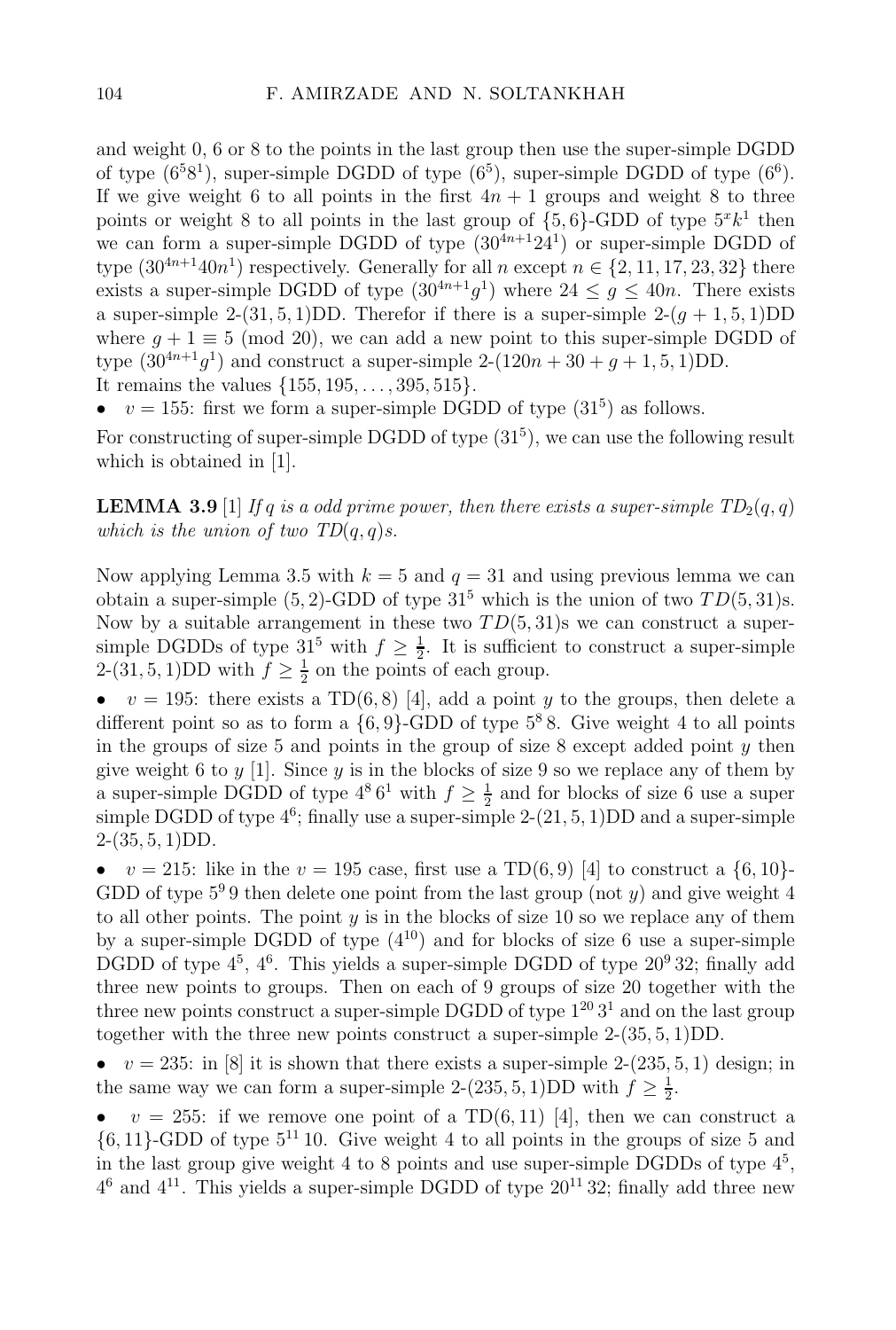points to groups, then on each of 11 groups of size 20 together with the three new points construct a super-simple DGDD of type  $1^{20}$  3<sup>1</sup> and on the last group together with the three new points construct a super-simple 2-(35, 5, 1)DD.

•  $v \in \{275, 315, 375\}$ : there exist a TD(5, 11), a TD(7, 9) and a TD(5, 15) [4]. Give weight 5 to the points in all groups to construct a super-simple 2-(275, <sup>5</sup>, 1)DD, a super-simple 2-(315, 5, 1)DD and a super-simple 2-(375, 5, 1)DD with  $f \ge \frac{1}{2}$ , respectively tively.

•  $v \in \{295, 335\}$ : in Lemma 3.3 it is shown that there exist a  $\{5, 6\}$ -GDD of type  $9<sup>5</sup>$  3 and a  $\{5, 6\}$ -GDD of type  $9<sup>5</sup>$  8. Give weight 6 to the points in the first five groups and weight 8 to the points in the last groups and add an extra point to each group to construct a super-simple 2-(295, <sup>5</sup>, 1)DD and a super-simple 2-(335, <sup>5</sup>, 1)DD with  $f \geq \frac{1}{2}$ , respectively.

•  $v = 355$ : if we delete one point of a TD(6,16) [4], then we can construct a  $\{6, 16\}$ -GDD of type  $5^{16}$  15. Give weight 4 to all points in the groups of size 5 and in the last group give weight 4 to 8 points and use super-simple DGDDs of type  $4^5$ ,  $4^6$ and  $4^{16}$ . This yields a super-simple DGDD of type  $(20^{16} \text{ } 32)$ . Finally add three new points to groups, then on each of 16 groups of size 20 together with the three new points construct a super-simple DGDD of type  $1^{20}3^1$  and on the last group together with the three new points construct a super-simple 2-(35, 5, 1)DD.

•  $v = 515$ : in Lemma 3.4 it is shown that there exists a  $\{5, 6\}$ -GDD of type  $5^{21}23^1$ . Give weight 4 to the points in all groups to construct a super-simple DGDD of type  $(20^{21} 92)$ , then add three new points to groups, then on each of 21 groups of size 20 together with the three new points construct a super-simple  $DGDD$  of type  $(1^{20} 3^1)$ and on the last group together with the three new points construct a super-simple  $2-(95, 5, 1)$ DD.

In  $[8]$  it is shown that there exists a super-simple 2- $(91, 5, 2)$  design, by the same way we can form a super-simple  $2-(91, 5, 1)$ DD.

Thus we have proved the following theorems.

**THEOREM 3.4** For all  $v \equiv 1.5 \pmod{10}$ , except  $v = 5.15$  there exists a super*simple* <sup>2</sup>*-*(v, <sup>5</sup>, 1)*DD.*

**THEOREM 3.5** *For all*  $v \equiv 1.5 \pmod{10}$ *, except*  $v = 5.15$  *and, except possibly*  $v = 11, 91$ , there exists a super-simple 2- $(v, 5, 1)$ *DD with*  $f \ge \frac{1}{2}$ .

#### **References**

- [1] R.J.R. Abel and F.E. Bennett, Super-simple Steiner pentagon systems, *Discrete Appl. Math.* **156** (2008), 780–793.
- [2] R.J.R. Abel, F.E. Bennett and G. Ge, Super-simple holey Steiner pentagon systems and related designs, *J. Combin. Des.* **16** (2008), 301–328.